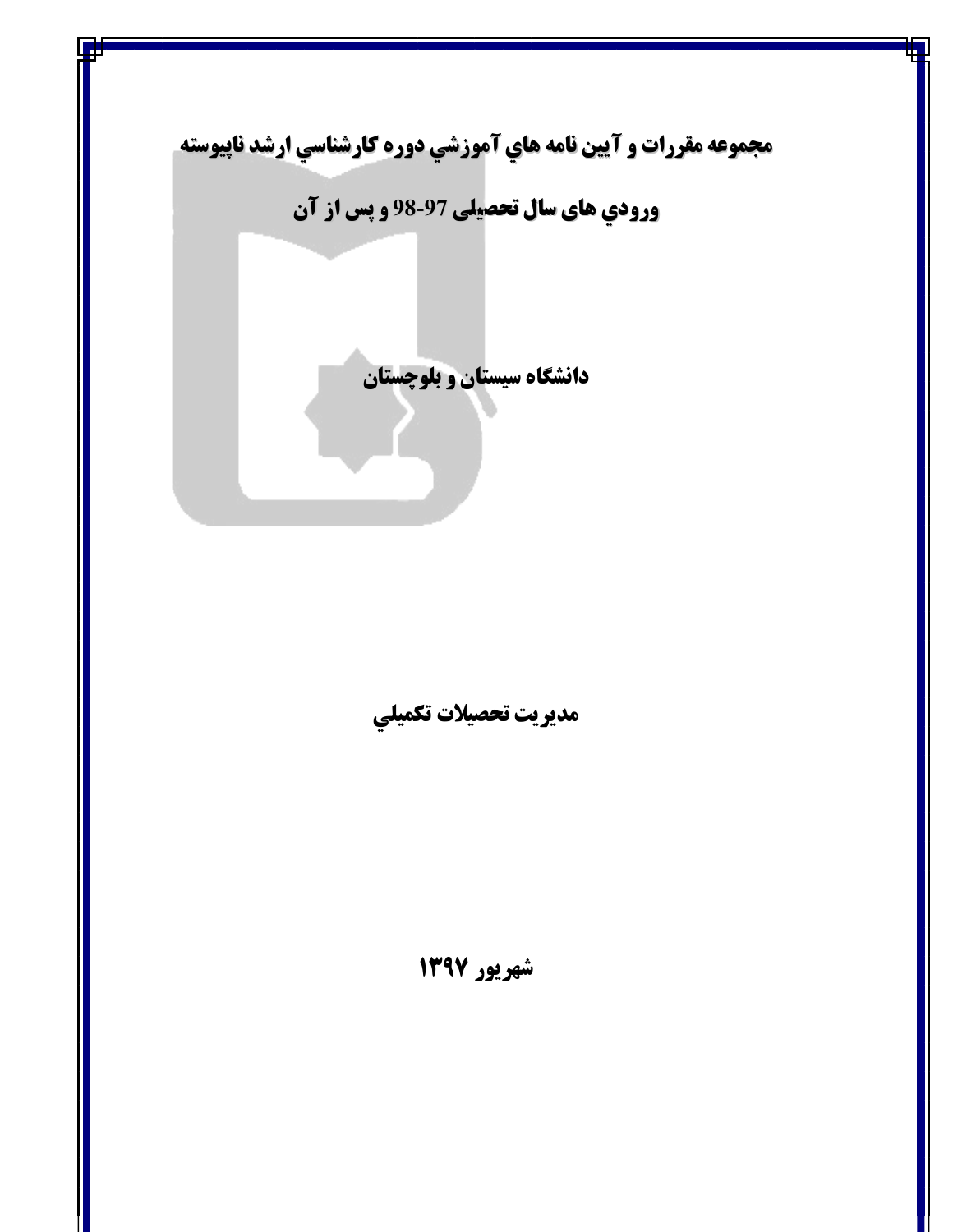

حقیقت نگار وجود و عدم

#### به نام خداوند لوح و قلم

کتابچه راهنما، شامل آیین نامه و مقررات آموزشی دوره های تحصیلات تکمیلی کارشناسی ارشد ناپیوسته و منطبق بر اَيين نامه يکپارچه اَموزشي دوره هاي تحصيلي مصوب جلسه شماره ۸۸۹ مورخ ۹۶/۳/۱۰ شـوراي محتـرم عـالي برنامه ریزی آموزشی و ابلاغیه شـماره ۲/۴۳۰۶۹ مـورخ ۹۷/۳/۱ معـاون محتـرم آموزشـی وزارت علـوم، بـه همـراه مصوبات شیوه نامه اجرایی موارد تفویض اختیار شـده در جلسـات شـورای آموزشـی و تحصـیلات تکمیلـی دانشـگاه سیستان و بلوچستان است. امید است، رعایت مفاد این راهنما ضمن ایجاد نظم بیشتر و تسـهیل امـور، باعـث ارتقـاء کیفی دوره های تحصیلات تکمیلی در دانشگاه گردد.

این آیین نامه و مجموعه مقررات برای تمامی دانشجویان ورودی سال تحصیلی ۹۷-۹۸ و پس از آن لازم الاجراست. از تمامی همکاران و دانشجویان محترم درخواست می شود، جهت اطلاع و دریافت آیـین نامـه و مقـررات بـه وبگـاه تحصیلات تکمیلی دانشگاه به آدرس زیر مراجعه نمایند:

وبگاه دانشگاه - معاونت ها- معاونت آموزشی و تحصیلات تکمیلی- تحصیلات تکمیلی

- ادرس وبگاه: www.usb.ac.ir
- $T1175717 07$ تلفن مستقيم:
- $T1175710 \Delta 5$ تلفن داخلي:
- $\Upsilon$ نمابر:

#### مدیر کل تحصیلات تکمیلی دانشگاه

شهریور ماه ۱۳۹۷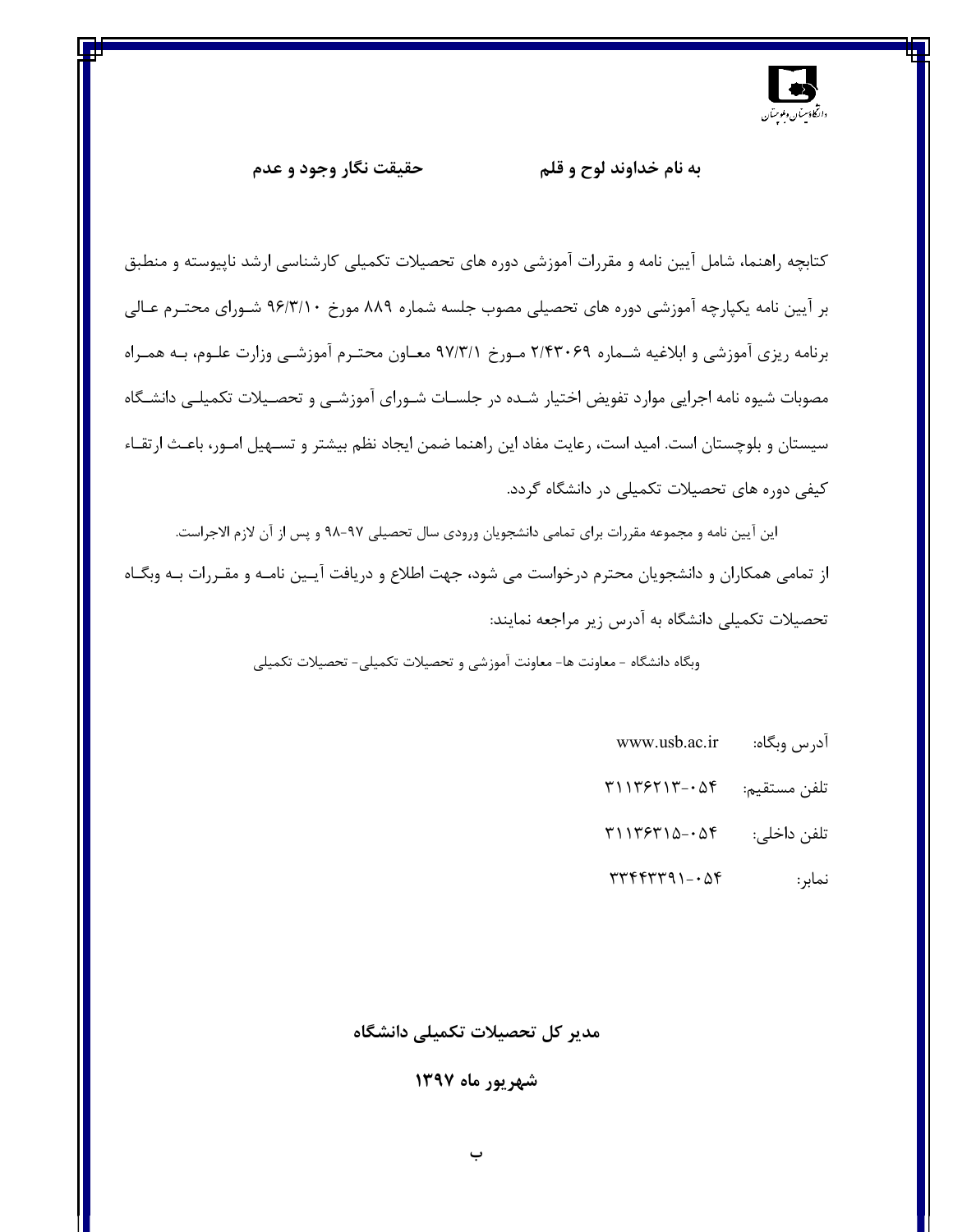## دانج ۇستان وغومتىآن

شورای تحصیلات تکمیلی دانشگاه به منظور سیاستگذاری در امور تحصیلات تکمیلی دانشگاه، آیین نامه و مقررات، بررسی برنامه های آموزشـی جدیـد و ارزیابی برنامه های آموزشی موجود، بررسی درخواست های آموزشی دانشجویی و تصمیم سازی مطـابق بـا شـیوه نامه تفویض اختیارات، شورای تحصیلات تکمیلی دانشگاه در فواصل زمانی معین تشـکیل جلســه مــی دهــد. اعضــاء شورای تحصیلات تکمیلی دانشگاه به شرح زیر هستند: ۰۱ معاون آموزشی و تحصیلات تکمیلی دانشگاه ۲. معاون پژوهشی و فناوری دانشگاه، با توجه به ضرورت حضور در خصوص موضوعات مرتبط ۳. مدیر کل تحصیلات تکمیلی دانشگاه ۴. مدیر کل خدمات آموزشی دانشگاه ۵. معاونین آموزشی و تحصیلات تکمیلی دانشکده ها ۶. مدیر استعدادهای درخشان، مدیر دوره های آزاد، مدیر دفتر شاهد و ایثارگران و مدیر نظارت و ارزیابی، بـا توجـه به ضرورت حضور در خصوص موضوعات مرتبط

شورای تحصیلات تکمیلی دانشکده ها به منظور تعیین ظرفیت پذیرش دانشجویان جدید و بررسی مستندات فعالیتهای آموزشی و پژوهشی همکـاران وفـق مقررات مصوب، اخذ دانشجو در دوره های تحصیلات تکمیلی، شورای تحصـیلات تکمیلـی دانشـکده در ابتـدای هـر سال تحصیلی تشکیل جلسه می دهد. اعضاء شورای تحصیلات تکمیلی دانشکده بشرح زیر هستند: ۰۱ , ئیس دانشکده ۲. معاون آموزشی و تحصیلات تکمیلی دانشکده ۳. معاون پژوهشی دانشکده ۴. مدیر گروه های مجری دوره های تحصیلات تکمیلی

شورای تحصیلات تکمیلی گروه به منظور بررسی تقاضاهای آموزشی دانشجویان و ارائه مشاوره و نظرات در خصوص افزایش کیفی و کمی دوره های تحصیلات تکمیلی در فواصل زمانی معین تشکیل جلسه می دهد. اعضاء شورای تحصیلات تکمیلی گروه آموزشی شامل اعضاء هيأت علمي هر گروه آموزشي است.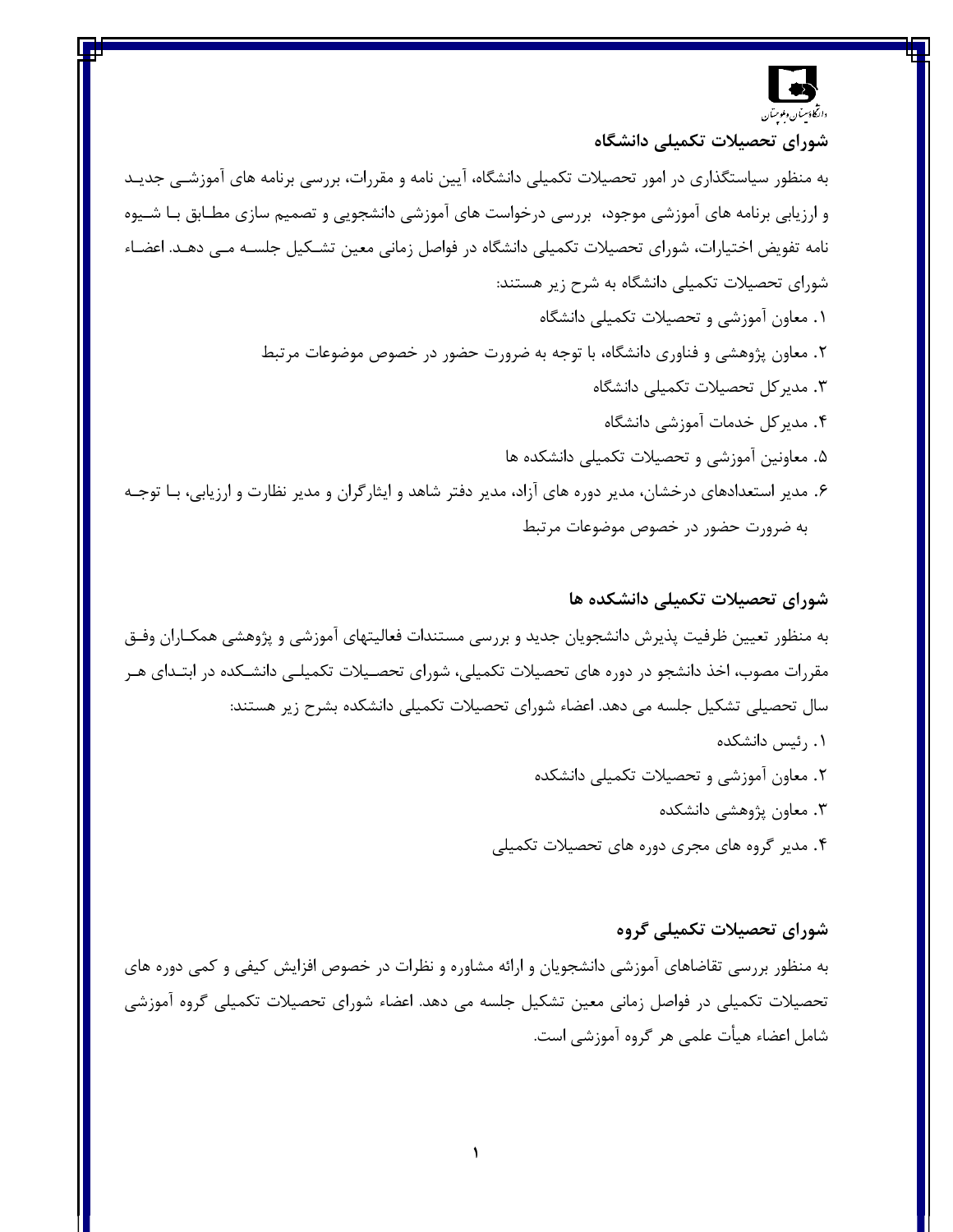

#### اداره کل تحصیلات تکمیلی دانشگاه

این اداره که بازوی اجرایی معاون آموزشی و شورای تحصیلات تکمیلی دانشگاه است، زیر نظر مـدیر کـل تحصـیلات تكميلي دانشگاه فعاليت مي نمايد. انجــام امــور اداري مراحــل مختلــف تحصــيل دانشــجويان دوره هــاي تحصــيلات تکمیلی مانند: ثبت نام، فارغ التحصیلی، بررسی کمبی و کیفـی تحصـیل دانشـجویان کارشناسـی ارشـد و دکتـری، پیشنهاد موارد خاص جهت تصویب که در آئین نامه پیش بینی نشده است، و به طور کلی نظارت بـر حسـن اجـرای آيين نامه هاي مصوب وزارت علوم، تحقيقات و فناوري، و همچنين شوراي تحصيلات تكميلي دانشگاه به شرحي كـه در آیین نامه آمده بر عهده این اداره کل است.

#### وظایف و اختیارات معاون آموزشی و تحصیلات تکمیلی دانشکده

پاسخگویی به سوالات آموزشی دانشجویان و بررسی درخواست های دانشجویان تحصیلات تکمیلـی بـرای هـر گونـه اقدام تحصیلی مانند: ثبت نام دروس، حذف و اضافه دروس و ترم، مرخصـی تحصـیلی، نظـارت در جلسـه امتحـان و تمام امور مربوط به تصویب پایان نامه و رساله، اخذ مجوز دفاع از پایان نامه و رساله و مانند آنها بــه شــرحی کــه در آيين نامه آمده است.

#### وظايف و اختيارات مدير گروه

پاسخگویی به سوالات آموزشی دانشجویان و بررسی اولیـه درخواسـت هـای دانشـجویان تحصـیلات تکمیلـی بـرای هرگونه اقدام تحصیلی مانند: ثبت نام دروس، حذف و اضـافه دروس و تـرم، مرخصـی تحصـیلی و تاییـد اولیـه امـور مربوط به تصویب پایان نامه و رساله، اخذ مجوز دفاع از پایان نامه و رساله و مانند آنها به شـرحی کـه در آیـین نامـه آمده است.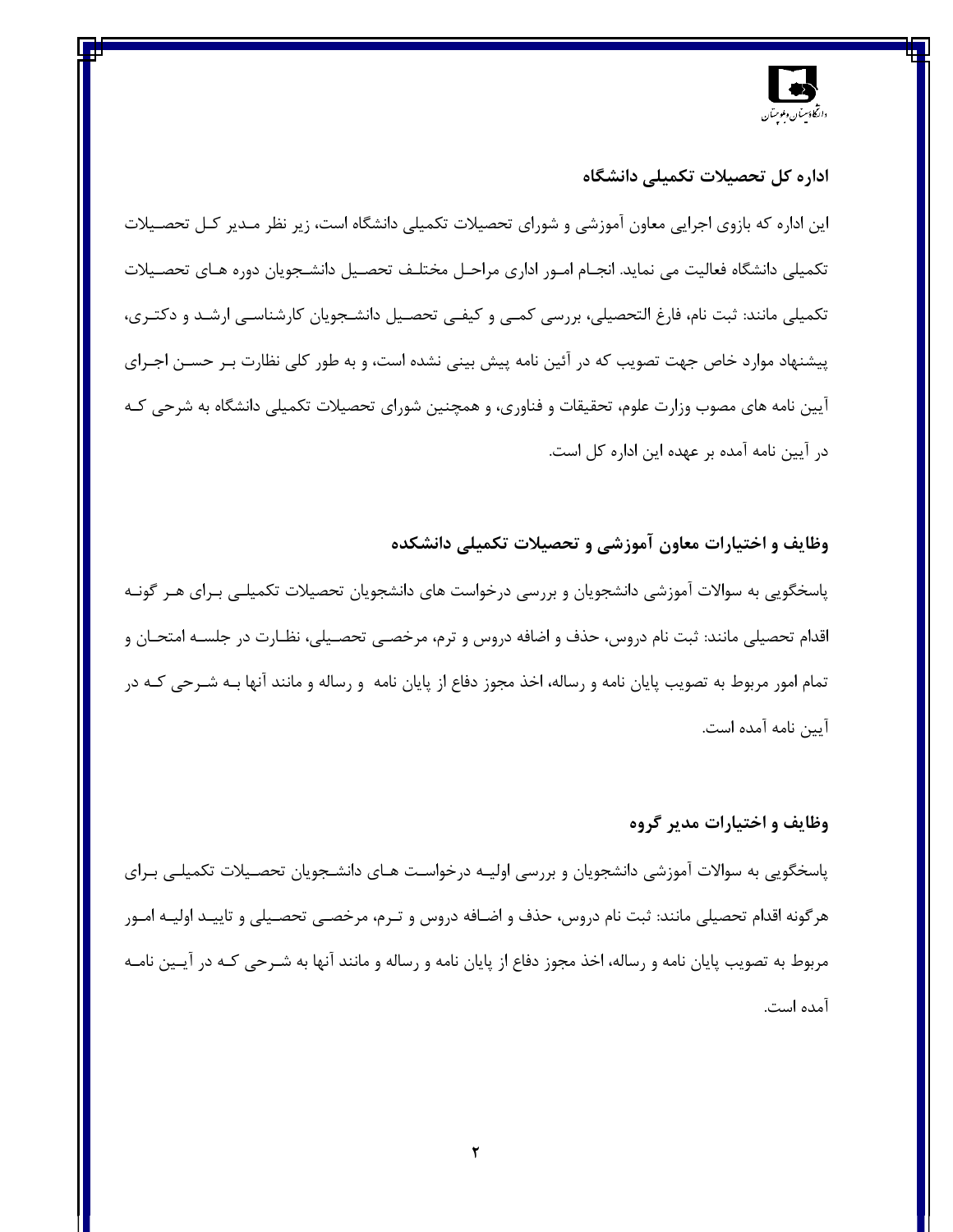

آیین نامه دوره کارشناسی ارشد ناپیوسته

### فـصل اوّل كلـــــــيات

ماده ۱: تعريف

*دوره کارشناسی ارشد:* دوره ای بالاتر از دوره کارشناسی است که براساس برنامه هـای مصـوب شـورای گســترش آموزش عالی، به اخذ مدرک **کارشناسی ارشد** در رشته مربوطه منتهی می شود. *شیوه آموزشی-پژوهشی:* دوره ای که محتوای برنامه آن مشتمل بر **واحدهای درسی و پایان نامه** است. *شیوه آموزشی:* دوره ای با محوریت آموزش است که دانشجو پس از گذراندن واحدهای درسی **و بدون گذرانــدن پایان نامه** دانش آموخته می شود. *پایان نامه:* فعالیت پژوهشی-تحقیقاتی است که در یک زمینه رشته تحصـیلی مربـوط و تحـت **راهنمــایی اســتاد** راهنما انجام مي گيرد. *مؤسسه:* منظور دانشگاه ها و مؤسسات آموزش عالی و پژوهشی مجری دوره های کارشناسی ارشد و دکتری است. *سمینار:* منظور تحقیق و تتبع نظری است.

#### ماده ۲: هدف

۱-۲- هدف از ایجاد دوره کارشناسی ارشد**، گسترش دانش و تربیت متخصصان و پژوهشگرانی** اسـت کـه بـا فراگیری آموزش های لازم و آشنایی با روش های پژوهش علمـی، مهـارت لازم را بـرای ارائـه خـدمات علمـی، آموزشی و پژوهشی پیدا می کنند.

٢-٢- \_ هدف از تدوين آيين نامه دوره هاي كارشناسي ارشد ناپيوسته به سه شيوه آموزشــي-پژوهشــي،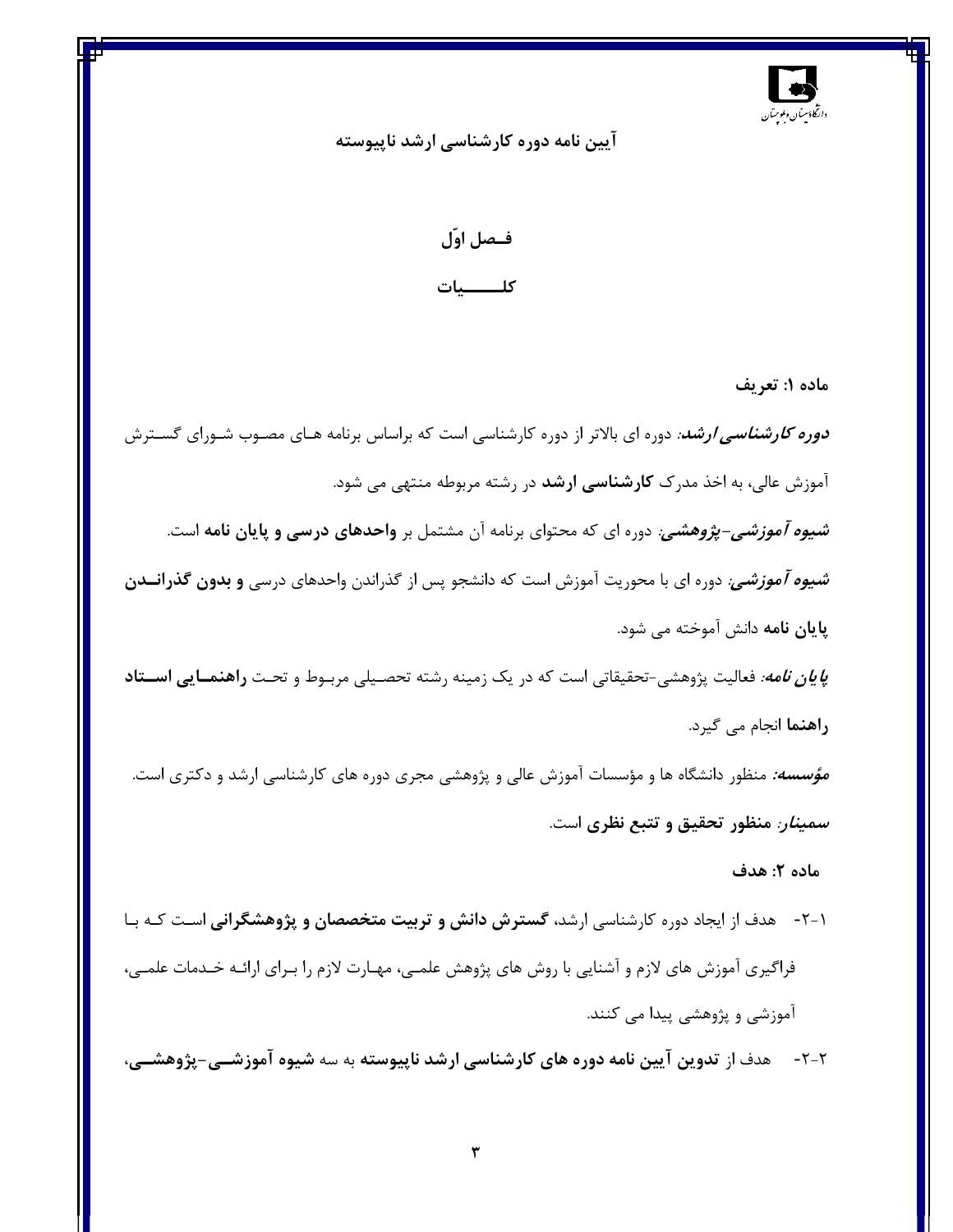

آم**وزشی و پژوهشی،** تقویت و توسعه دوره های تحصیلات تکمیلی، ارتقاء کیفیـت و تنـوع بخشـی بـه شـیوه های نوین آموزش، پاسخگویی مناسب به افزایش تقاضا برای ورود به دوره های تحصیلات تکمیلـی، **تقویــت و** ارتقاء سطح کیفی و کمی این دوره ها و همسان سازی آن بـا برنامــه هـای توســعه و دیگــر اســناد **راهبردی کشور** است تا با بهره مندی از آن در تربیت مت*خصص*ان و پژوهشـگران مـاهر و برجسـته در سـطح كشور بكوشيم.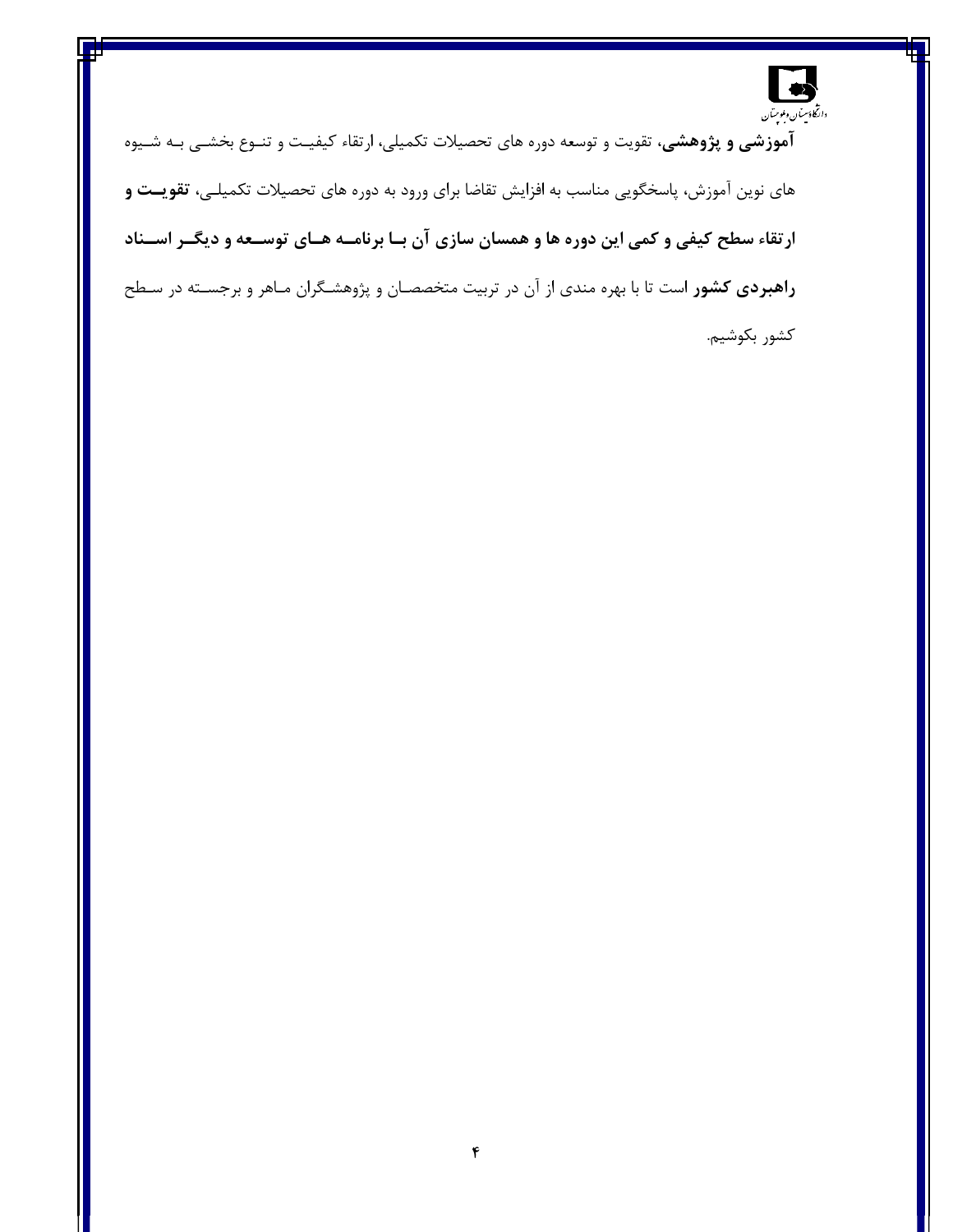

#### فـــصل دوم

ماده ۳:

شرایط ورود به دوره به شرح زیر است:

٠-٣- داشتن شرايط عمومي ورود به آموزش عالي.

- ۲-۳- داشتن گواهینامه پایان دوره کارشناسی یا بالاتر مورد تأییـد وزارت علـوم، تحقیقـات و فنـاوری و یـا وزارت بهداشت، درمان و آموزش پزشکی در رشته های مورد قبول (به تشخیص شورای عالی برنامه ریزی). ٣-٣- برخورداري از توانايي جسمي لازم و متناسب با رشته تحصيلي.
- ۴-۳- موفقیت در آزمون ورودی دوره یـا استفاده از سهمیه اســتعدادهای درخشــان. براسـاس بخشـنامه مصوب وزارت علوم، تحقیقات و فناوری، درصد محدودی از دانشجویان کارشناسی در شرف اتمـام تحصـیل کـه حداقل شرایط قید شده در بخشنامه را دارا باشند، بدون شرکت در آزمون ورودی می توانند در همان دانشگاه محل تحصیل خود یا دانشگاه های دیگر در مقطع کارشناسی ارشد ادامه تحصیل دهنـد. درخواسـت و مدارک لازم جهت ورود به دوره از این طریق باید به دفتر استعدادهای درخشان دانشگاه ارائه شود. موعـد ارائـه درخواست از طریق **دفتر استعدادهای درخشان دانشگاه** اعلام می شود.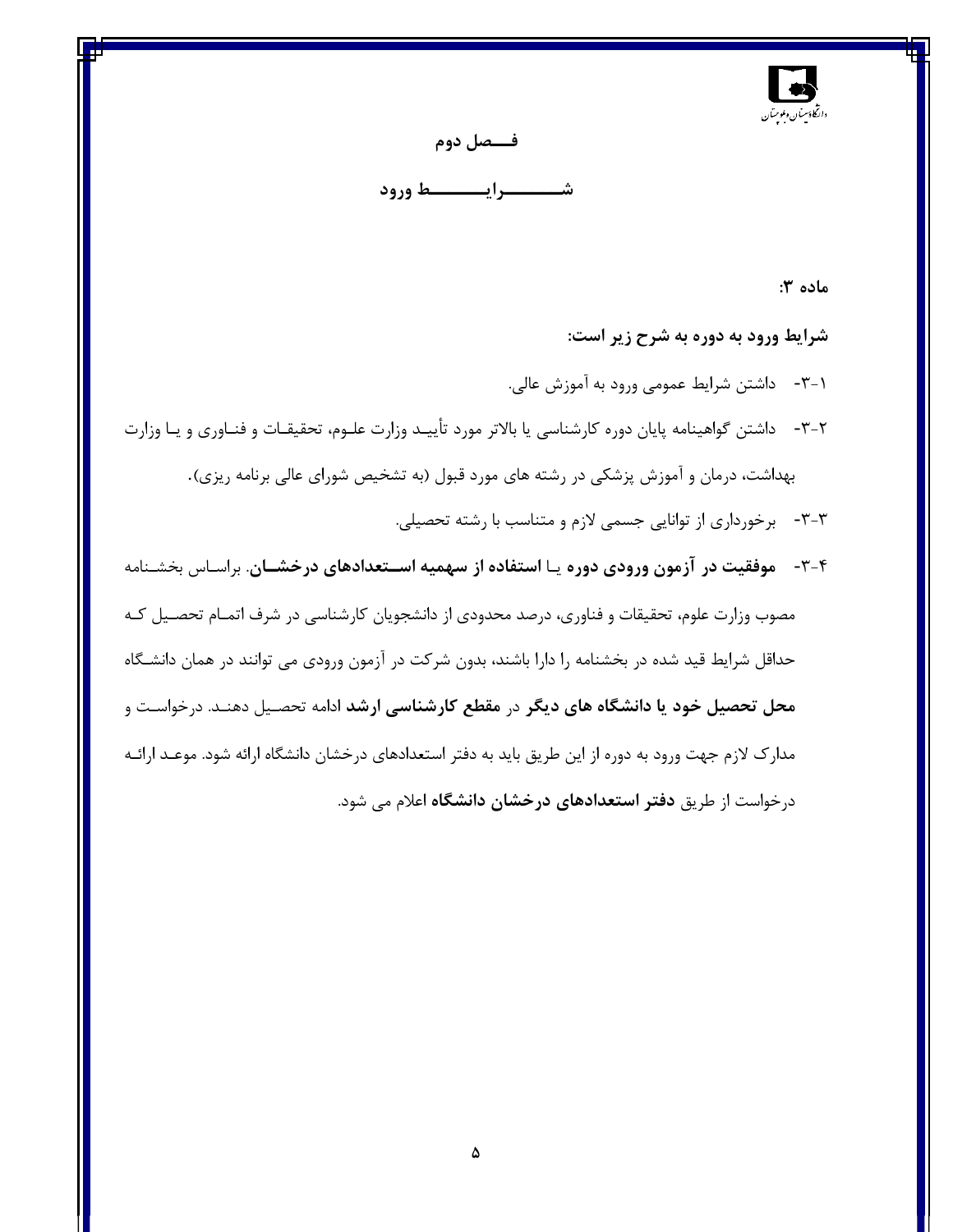

### فـــصل سوم واحـــــدهای درســــــی

#### ماده ۴:

تعداد کل واحدهای درسی دوره کارشناسی ارشد ناپیوسته، بـا احتساب واحد پایان نامه، بـر حسـب رشـته، حداقل ۲۸ و حداکثر ۳۲ واحد است. در هر حال مجموع واحـدهای دوره کارشناسـی ارشـد نبایــد بــیش از ۳۲ واحد باشد.

تبصره ۱:

ارائه دروس در دوره کارشناسی ارشد به صورت یک ترم در میان است.

تبصره ۲:

ارائه دروس جبرانی برای کلیه گروه های آموزشی دوره کارشناسی ارشد به استناد بند ۲- مصوبه ۲۳۳ هیسأت رئیسه دانشگاه مورخ ۹۰/۳/۱۷ لغو گردیده است. دانشجو در رشته های غیـر مـرتبط مکلـف اسـت، بـا نظـر گـروه آموزشی در کلاسهای دوره کارشناسی شرکت و تاییدیه شرکت را در انتهای نیمسال تحصیلی ارائه نماید. دروس کمبود و پیش نیاز (منطبق بر سرفصل وزارتی و صرفا با همین نامها) که به تایید شورای تحصـیلات تکمیلـی دانشگاه رسیده باشد، مشمول پرداخت هزینه نمی شود.

#### تبصره ۳:

در دوره کارشناسی ارشد **پیش ترم و معرفی به استاد** جهت اخذ درس ممنوع است. در صورتیکه صرفا یـک درس برای فارغ التحصیلی دانشجو باقی مانده باشد و قـبلا دانشـجو آن را اخـذ ولـی پـاس ننمـوده باشـد و در تـرم آخـر تحصیلی در سنوات تمدید مجاز (ترم پنجم) قـرار داشـته باشـد، بـا پیشـنهاد گـروه و تاییـد دانشـکده و تحصـیلات تکمیلی یک درس به صورت **مشارکت صفر** قابل ارائه است. در این صورت گروه موظف است، ضـمن همـاهنگی بـا استاد مربوطه و تعیین ساعت و تاریخ امتحان برای بازه امتحانــات آن نیمســال، درس را بــه صــورت مشــارکت صــفر تعريف نمايد.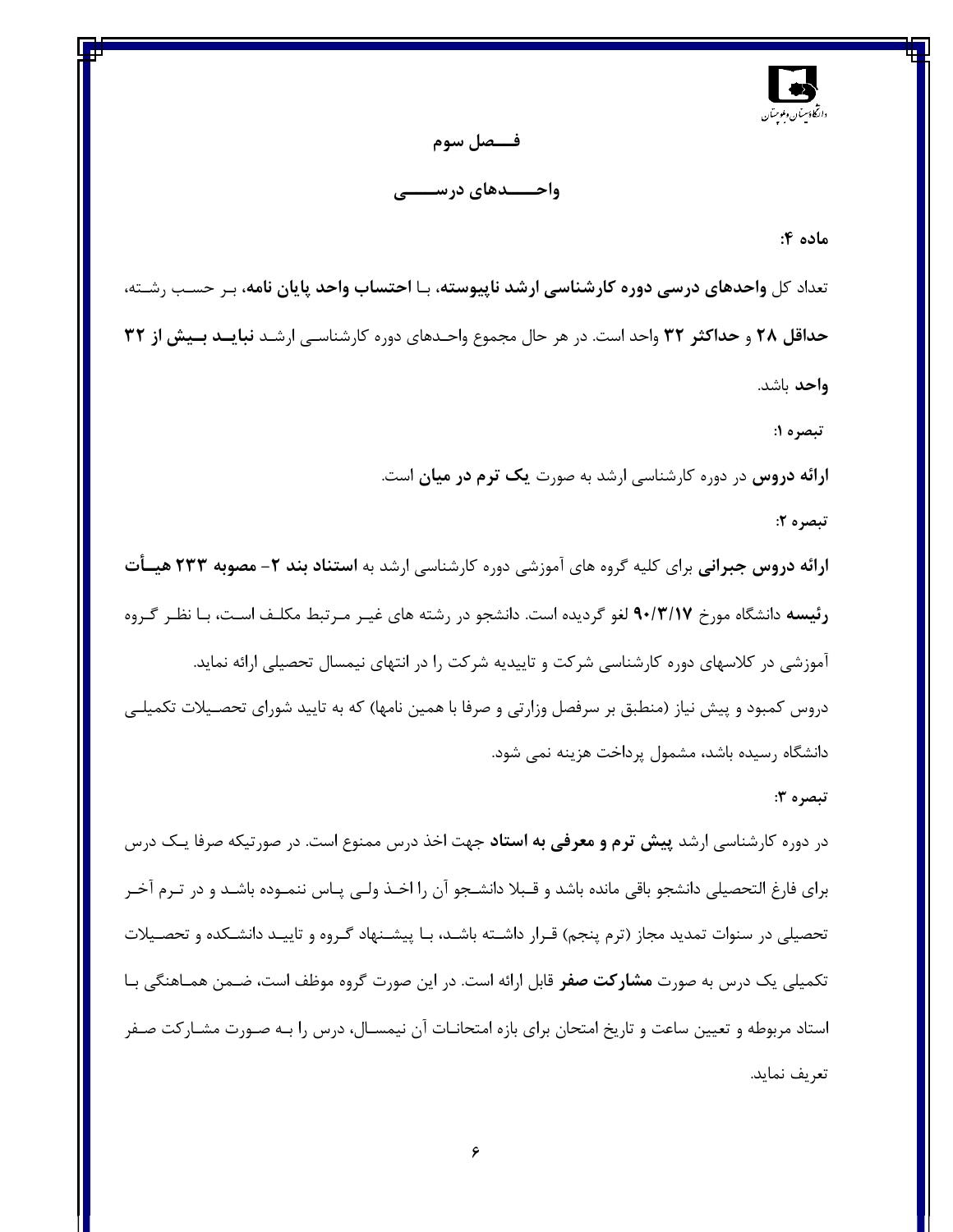## دانج وستان وعوحسان تبصره ۴:

حسب , شـته، **واحد سمینار حداقل یک و حداکثر دو واحد** اسـت، در صـورتی کـه در **ســیلابس درســی** دوره معرفی شده باشد.

#### ماده ۵:

تعداد واحد پایان نامه کارشناسی ارشد، برای شیوه آموزشی–پژوهشی محور بین ۴ تا ۶ واحد درســی در کــل **دوره،** مطابق برنامه مصوب شورای عالی برنامه ریزی است.

#### تبصره ۱:

چنانچه دانشجویی پیش از شروع نیمسال سوم و یا گذراندن تمام واحدهای آموزشی دوره قادر به اخـذ واحـد پایــان نامه نباشد، منوط به موافقت استاد راهنما، گروه و دانشکده (مهم: از آنجاییکه ظرفیـت پـذیرش دانشـجو بـر اســاس تقاضای اولیه اساتید انجام می شود و ترجیح در دروه ارشد، اخذ پایان نامه اسـت، در صـورت عـدم موافقـت اســاتید، دانشجو ملزم به اخذ پایان نامه است) با گذراندن واحدهای معادل با تعداد واحد پایان نامه می تواند به شیوه آمــوزش محور فارغ التحصيل شود (ارائه درس سمينار مجدد مجاز نيست). چنانچه دانشجويي پس از اخذ واحد پايــان نامــه و یا تصویب موضوع پایان نامه، درخواست تغییر شیوه تحصیلی دهد، منوط به موافقت استاد راهنما، گـروه و دانشـكده، موظف است تمامی اعتبارات هزینه شده برای انجام پایان نامه را تسـویه حسـاب نمـوده و مطـابق تعرفـه دوره هـای شبانه شهریه دروس جایگزین پایان نامه را پرداخت نماید. نوع شیوه دانش آموختگی در دانشنامه قید می شود. ماده ۶:

**سقف و کف** واحد های اخذ شده در هر نیمسال در دوره کارشناسی ارشد به ترتیب **۱۴ و ۸ واحد** است. تبصره ۱:

با توجه به اینکه تحصیل در مقطع کارشناسی ارشد **به صورت تمام وقت** است، باید برنامه درسی در **طــول هفتــه** توزیع گردد و امتحان پایان ترم بر اساس تقویم آموزشی دانشگاه و با درج تاریخ، زمان و محل امتحان باشد.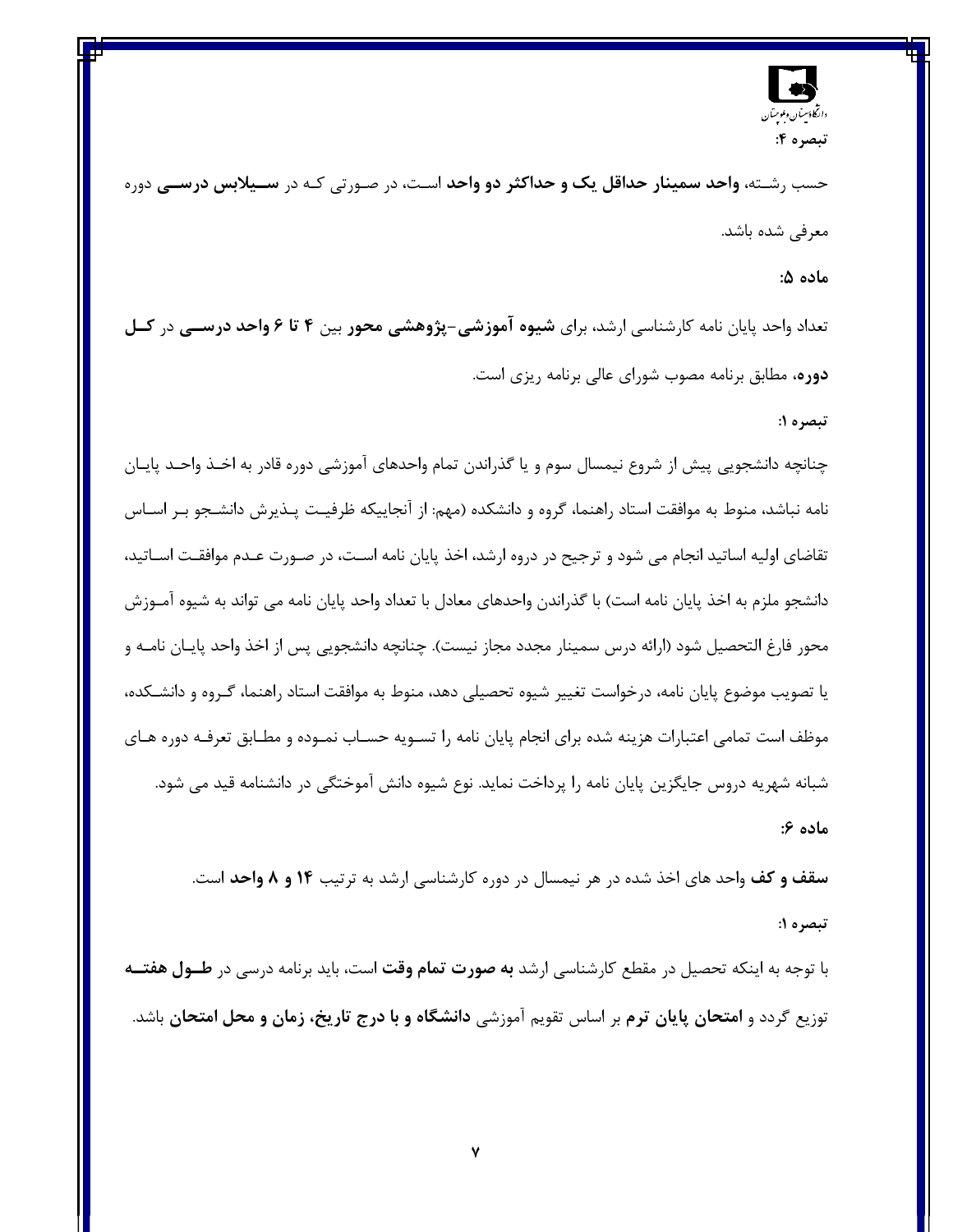

گروه موظف است در هر ترم حداقل ۸ واحد درسی ارائه نماید. چنانچه در برنامه گروه های آموزشی در هر نیمســال، امکان اخذ حداقل ۸ واحد برای دانشجو میسر نباشد**، مشروطی در آن نیمسال محاسبه نخواهد شد. مورد باید** در ابتدای سال تحصیلی به صورت مکتوب به اطلاع تحصیلات تکمیلی جهست درج در پرونسده دانشــجو بر سد.

تبصره۲:

در نيمسال هايي كه **فقط واحدهاي پايان نامه** براي دانشجو باقي مانده است، انتخاب **واحد كمتر از كــف** بلامــانع است.

تبصره ۴:

دانشجویانی که برخی از **دروس کارشناسی ارشد** را در **دوره کارشناسی** گذرانـده انـد، نمـی تواننـد آن درس یـا دروس را مجدداً در دوره **کارشناسی ارشد** بگذراننـد. ایـن دانشـجویان بایـد بـا گـرفتن **دروس انتخــابی، جمــع واحدهای** درسی را به حد نصاب مندرج در برنامه مصوب برسانند.

ماده ۷:

در برنامه آموزشی کارشناسی ارشد، حذف دروس ارائه شده مجاز است.

تبصره ۱:

درخواست حذف بایستی حداقل **۱۰ روز پیش** از **شروع تقویم آموزشی امتحانات پایان ترم** بـه اداره تحصـیلات تكميلي واصل گردد.

تبصره ۲:

حذف تمامی واحدهای یک نیمسال تحصیلی**، صرفا برای یک بار در طــول تحصــیل** و در صـورت تاییـد گـروه و دانشکده **بلامانع است.** بدیهی است ترم مذکور جزو **سنوات دانشجو محسوب می گردد**. تقاضا برای حـذف تـرم **باید تا ده روز قبل** از شروع امتحانات ترم، به تحصیلات تکمیلی دانشگاه ارسال شود.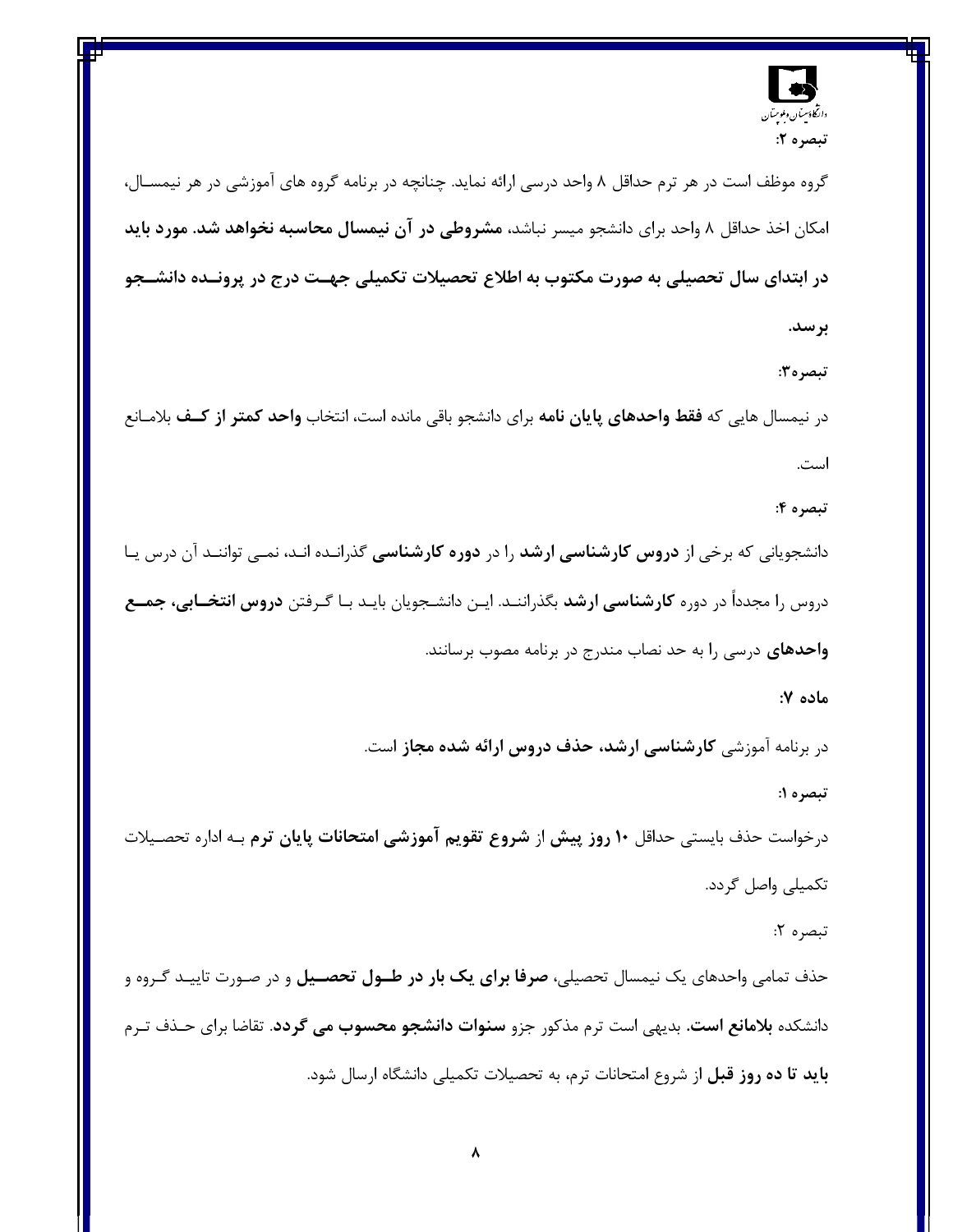

برای انتخاب مجدد درس یا دروس حذف شده و یا حذف ترم، **دانشجویان روزانه** همانند **دانشجویان نوبـت دوم** مکلف به پرداخت **شهریه مصوب** هیأت امناء دانشگاه در آن درس یا دروس هستند.

#### تبصره ۴:

دانشجویانی که از حذف پزشکی برای غیبت امتحانی استفاده می کنند، مکلف بــه پرداخـت شــهریه درس یــا دروس

حذفی هستند.

تبصره ۵:

در صورت کاهش دروس به زیر ۸ واحد به دلیل حذف، مشروطی ترم محاسبه می شود.

ماده ۸:

تدریس در دوره های کارشناسی ارشد ناپیوسته فقط ت**وسط اعضاء هیأت علمی با مرتبه اســتادیاری یــا بــالاتر** امكان پذير است.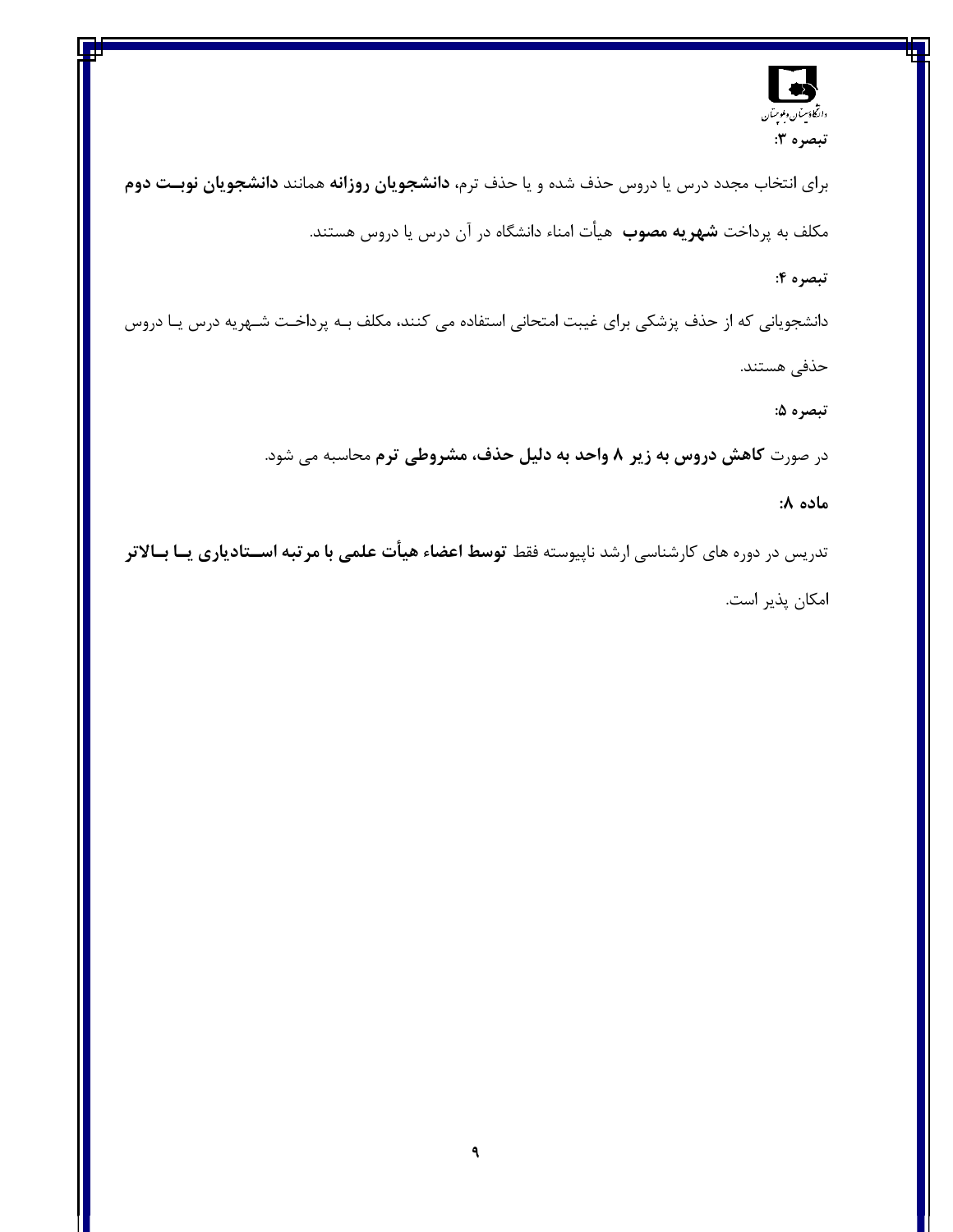

فـــصل چــــهارم حـــضور و غـــــياب

#### ماده ۹:

حضور دانشجو در تمامی برنامه های درسی و دیگر فعالیت هـای آموزشــی و پژوهشــی **دوره الزامــی** اســت. غیبــت دانشجو در هر درس نباید **از سه جلسه** تجاوز کند، در غیر این صورت **نمره دانشجو در آن درس صفر** محسـوب می شود.

تبصره ۱:

در صورت ثبت غیبت بیش از حد دانشجو در کلاس درس توسط اسـتاد**، دانشجو نمی تواند در جلســه امتحــان** پایان ترم آن درس شرکت نماید. در صورت عدم گزارش غیبت تا قبل از شروع امتحانات ترم، ممانعت از شرکت دانشجو در جلسه امتحان **خلاف مقررات** است.

ماده ۱۰:

**غیبت غیر موجه در امتحان** هر درس موجب گرفتن **نمره صفر** برای آن درس خواهد شد. تبصره ۱:

در صورتی که غیبت دانشجو در امتحان، از نظر پزشک معتمد و از نظر شورای تحصیلات تکمیلی دانشــگاه موجه تشخیص داده شود، درس **مزبور حذف می شود**.

تبصره ۲:

دانشجو جهت استفاده از حذف پزشکی، مکلف است حداکثر **پس از یک هفته از غیبت امتحانی** با تکمیل فرم حذف پزشکی و ارائه مستندات به پزشک معتمد دانشگاه مراجعه نماید.

تبصره ۳:

دانشجویان روزانه برای انتخاب واحد مجدد درس پاس نشده یا حذف شده با اختیار یا پزشکی، مکلف به **پرداخت شهریه مصوب** درس، همانند دانشجویان نوبت دوم هستند.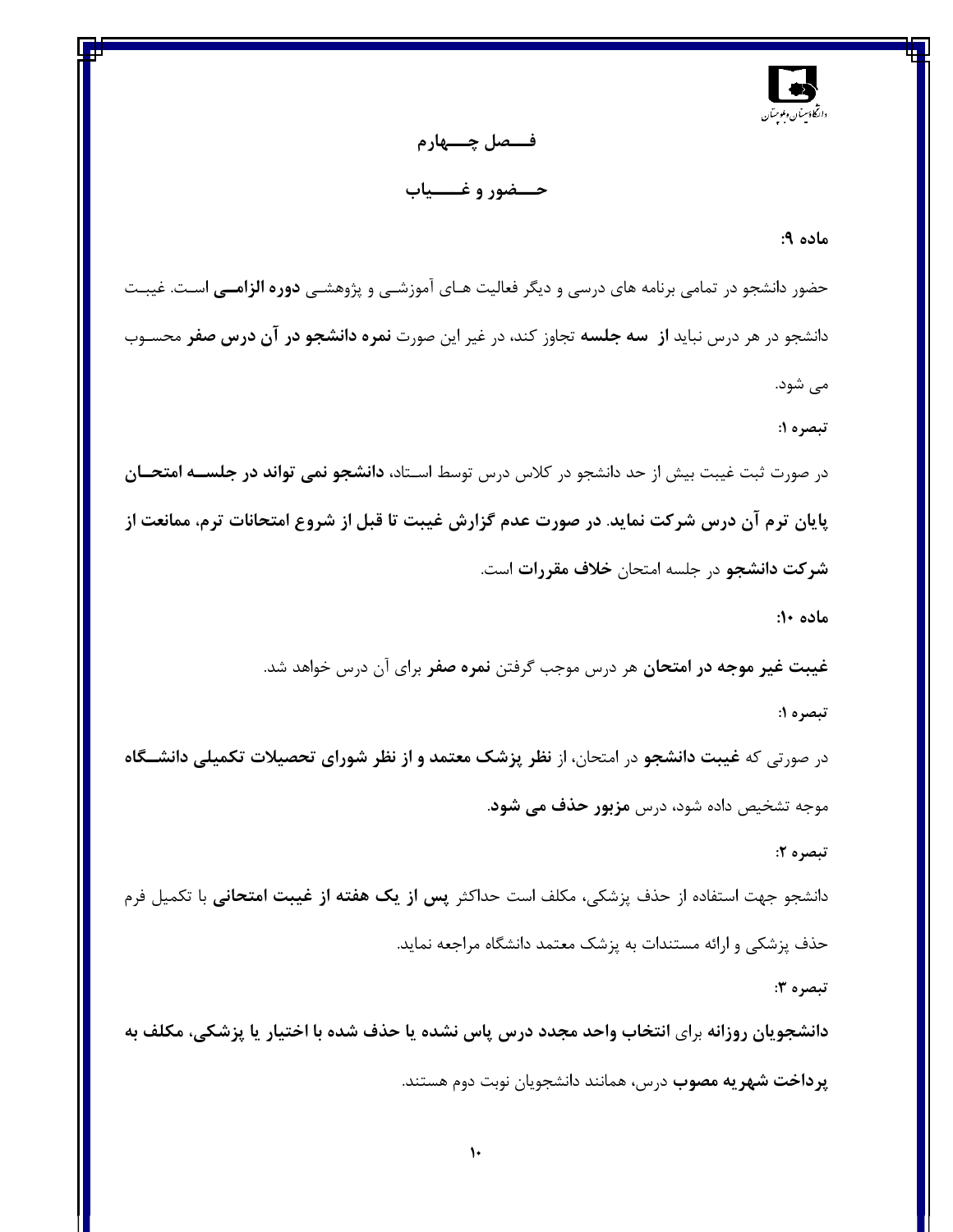

#### فصل پنجم

#### طول دوره، مرخصی تحصیلی و انصراف از تحصیل

#### ماده ۱۱:

طول دوره تحصیل مدتی است که دانشجو باید **دروس تعیین شده** را **علاوه بر پایسان نامسه**، بـر اسـاس مقـررات مربوطه با موفقیت به اتمام برساند.

تبصره ۱:

طول دوره کارشناسی ارشد ناپیوسته در هر سه شـیوه دو سال بـه عــلاوه یــک نیمســال ارفــاقی (تمدیــد **سنوات**) است. تمدید سنوات در ترم پنجم منوط به رضایت استاد راهنما از روند پیشـرفت کـار دانشـجو اسـت. در صورت عدم رضایت استاد راهنما و وصول نامه کتبی از طریق گـروه و دانشــکده بـرای دانشـجو حکــم اخـراج صــادر میگردد. از آنجایی که تاخیر در فارغ التحصیلی دانشجویان هزینه های سنگین معنوی و مـادی بـرای خـانواده هـا و دانشگاه دارد، ترجیح بر فراغت از تحصیل دانشجویان تا انتهای ترم چهارم است.

#### تبصره ۲:

بر اسـاس درخواست دانشجو و تایید روند کار توسط استاد راهنما، گروه و دانشکده، تحصـیلات تکمیلــی می تواند حداکثر یک نیمسال تحصیلی (ترم ششم) را پس از دریافت فرم تمدید ســنوات (فــرم غ) بـه طـول دوره دانشجو اضافه نمايد.

#### تبصره 3:

دانشجویان روزانه مکلفند برای تمدید سنوات (ترم ششم)، مانند دانشجویان نوبت دوم نسبت به پرداخت شهر به مصوب اقدام نمایند.

#### تبصره ۴:

در صورتی که دانشجو تا پایان **شش نیمسال (سه سال)** موفق بـه **دفاع از پایان نامــه** نگـردد، از ادامـه تحصـیل محروم خواهد شد.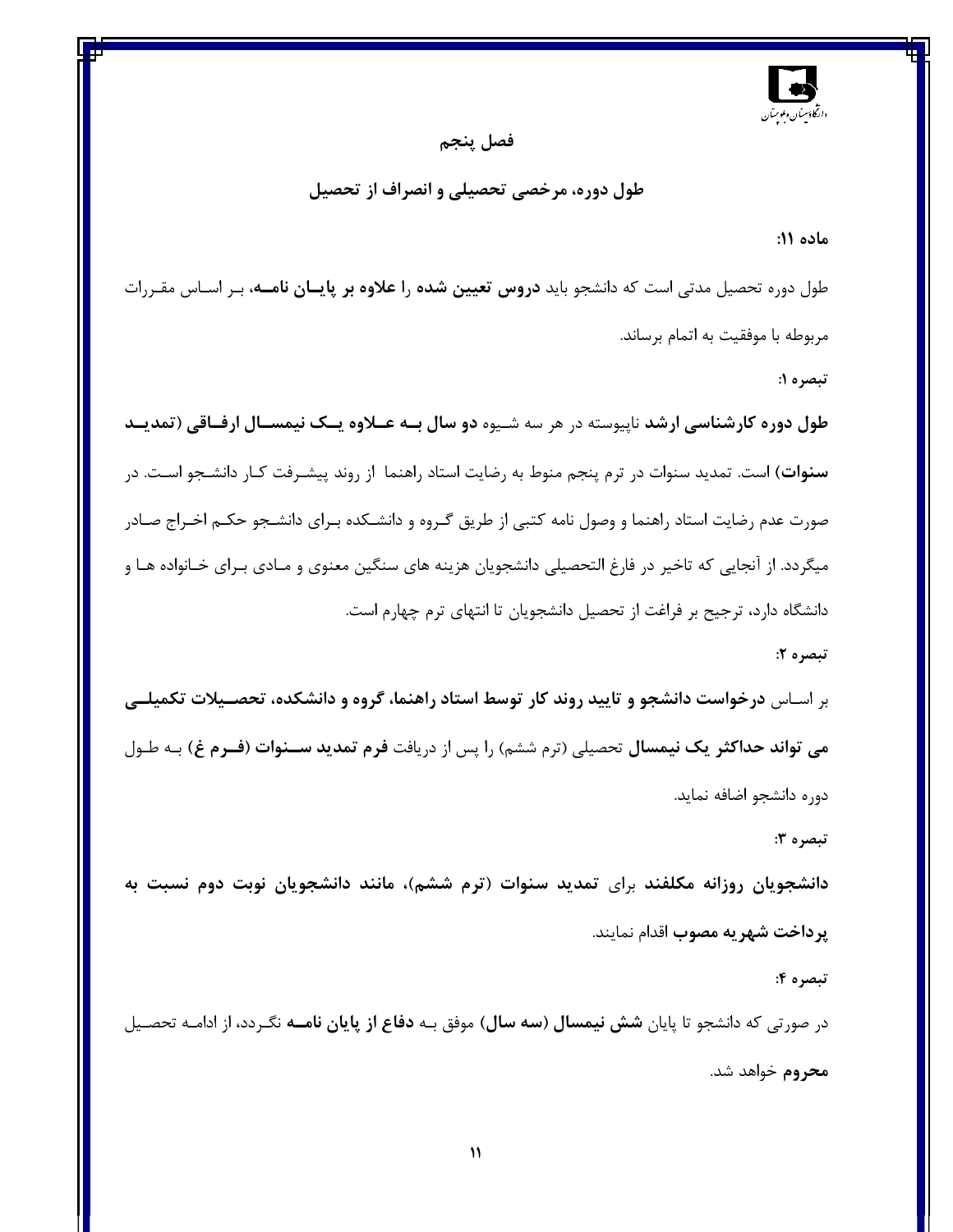

تحصیل همزمان دانشجوی دوره کارشناسی ارشد در کلیه شیوه های آموزشی و در کلیه دانشگاه هـا (دولتـی و غیـر دولتي) ممنوع است.

#### ماده ۱۲:

دانشجوی دوره کارشناسی ارشد می تواند **از یک نیمسال تحصیلی،** با کسب **موافقت گروه و دانشکده** مربوطـه از مرخصی تحصیلی با احتساب در سنوات استفاده کند.

تبصره ۱:

درخواست مرخصی پس از تایید گروه و دانشکده باید قبل از شروع ترم تحصـیلی، بـه تحصـیلات تکمیلــی دانشگاه ارسال شود.

تبصره ۲:

مدت مرخصی تحصیلی جزو سنوات تحصیلی دانشجو محسوب می شود.

تبصره ۳:

با توجه به ارائه دروس کارشناسی **ارشد به صورت یک ترم در میان**، در **نیمسال اول تحصیلی** ورود به دانشگاه، مرخصی تحصیلی به دانشجو **داده نمی شود**. در صورتی کـه دروس تـرم اول پـیش نیـاز تـرم دوم نباشـند، **بــا موافقت گروه و دانشکده** درخواست دانشجو قابل انجام است. عواقب ناشی از این امـر نیـز **بــر عهــده دانشــجو** خواهد بود.

#### تبصره ۴:

بانوان شاغل به تحصیل، می توانند از دو ترم مرخصی زایمان **بدون احتساب** در ســنوات تحصـیلی اســتفاده کننــد. درخواست به منظور استفاده از فرصت فوق (تكميل فرم (ل))، بايد با تاييد مستندات مربوطه توسـط **پزشک معتمد** دانشگاه به تحصیلات تکمیلی دانشگاه ارسال شود.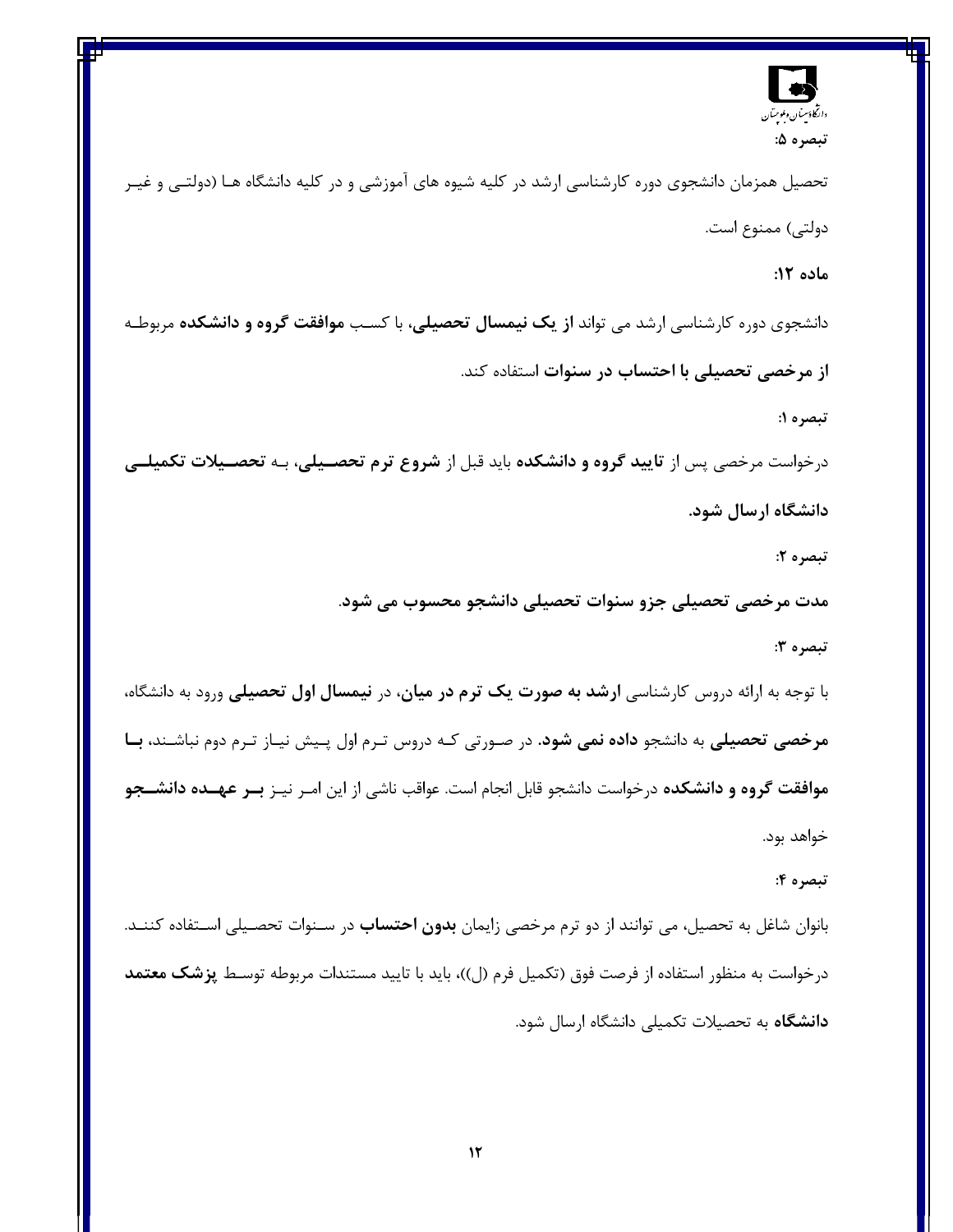

در صورتی که دانشجو بدون کسب موافقت دانشگاه **حتی برای یک نیمسال،** ترک تحصیل نمایـد یـا **ثبــت نــام و** انتخاب واحد نداشته باشد از ادامه تحصیل محروم می شود.

#### ماده ١٣:

دانشجو می تواند به هر دلیل، از تحصیل **اعلام انصراف نماید**. در ایـن صـورت بایـد درخواسـت خـود را مبنـی بـر انصراف به **دانشگاه** تسلیم نماید. چنانچه دانشجو بعد از یک ماه درخواست خود را پس نگیرد، دانشگاه نسبت بـه **صدور گواهی انصراف قطعی** اقدام می نماید.

#### تبصره:

دانشجوی انصرافی یا اخراجی موظف است به تعهـداتی کـه سـپرده عمـل نمایـد. بـه هـر حـال صـدور **هــر گونــه** گواهینامه، ریز نمرات و دریافت مجوز شرکت مجدد در آزمون ورودی منوط بـه تسویه حساب دانشــجو و پرداخت هزینه های آموزشی دانشگاه (آموزش رایگان مخصوص دانشجویان دوره روزانه) است.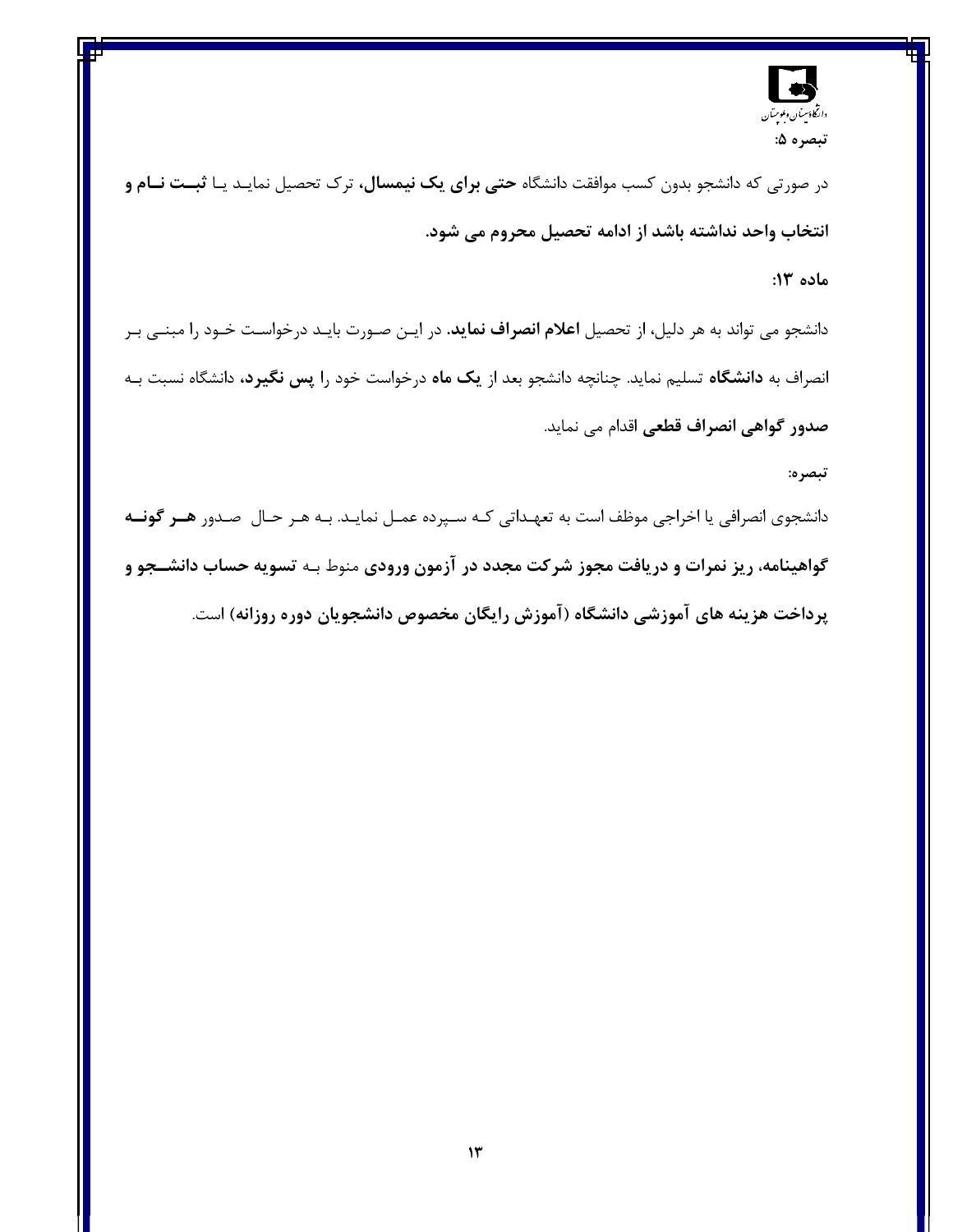

فــــــصل شــــــــشم ارزشـــيابى

ماده ۱۴:

حداقل نمره قبولی در هر درس دوره کارشناسی ارشد، ١٢ و میانگین کل قابل قبول در هر نیمسال ١۴ است. تبصره ۱:

در صورت **عدم کسب نمره قبولی** در یک درس یا چند درس توسط دانشجو در یک نیمسال تحصیلی**، بــه شــرط** احراز نمره قبولی در نیمسال های بعدی، نمره یا نمرات مردودی قبلی در ریز نمـرات تحصـیلی دانشــجو ثبت و باقی می ماند. اما نمرات مردودی در محاسبه میانگین کل دوره بی اثر و صرفا آخرین نمره قبــولی در آن درس **ملاک محاسبه میانگین کل** دوره خواهد بود.

تبصره ۲:

گذراندن دروس به استناد تبصره ۱، مشروطی دانشجو در نیمسال های قبل را خنثی نمی کند. تبصره ۳:

تسهیلات تبصره ۱، شامل دانشجویانی که که بـه **دلیل تقلب و یا حکم کمیته انضباطی،** نمـره مـردودی دریافـت می کنند، **نمی شود**.

#### تبصره ۴:

اگر نمره دانشجو در یک **درس اختیاری کمتر از ۱۲** باشـد، دانشـجو مـی توانـد بـا موافقـت **شــورای تحصــیلات تکمیلی گروه** به جای آن **درس، درس اختیاری دیگری را انتخاب نماید. گروه مکلف** اسـت، ایـن مـوارد را در ابتدای ترم تحصیلی جهت درج در پرونده و بهره مندی دانشجو از تبصره ۱ ماده ۱۴ به تحصیلات تکمیلـی دانشـگاه منعكس نمايد.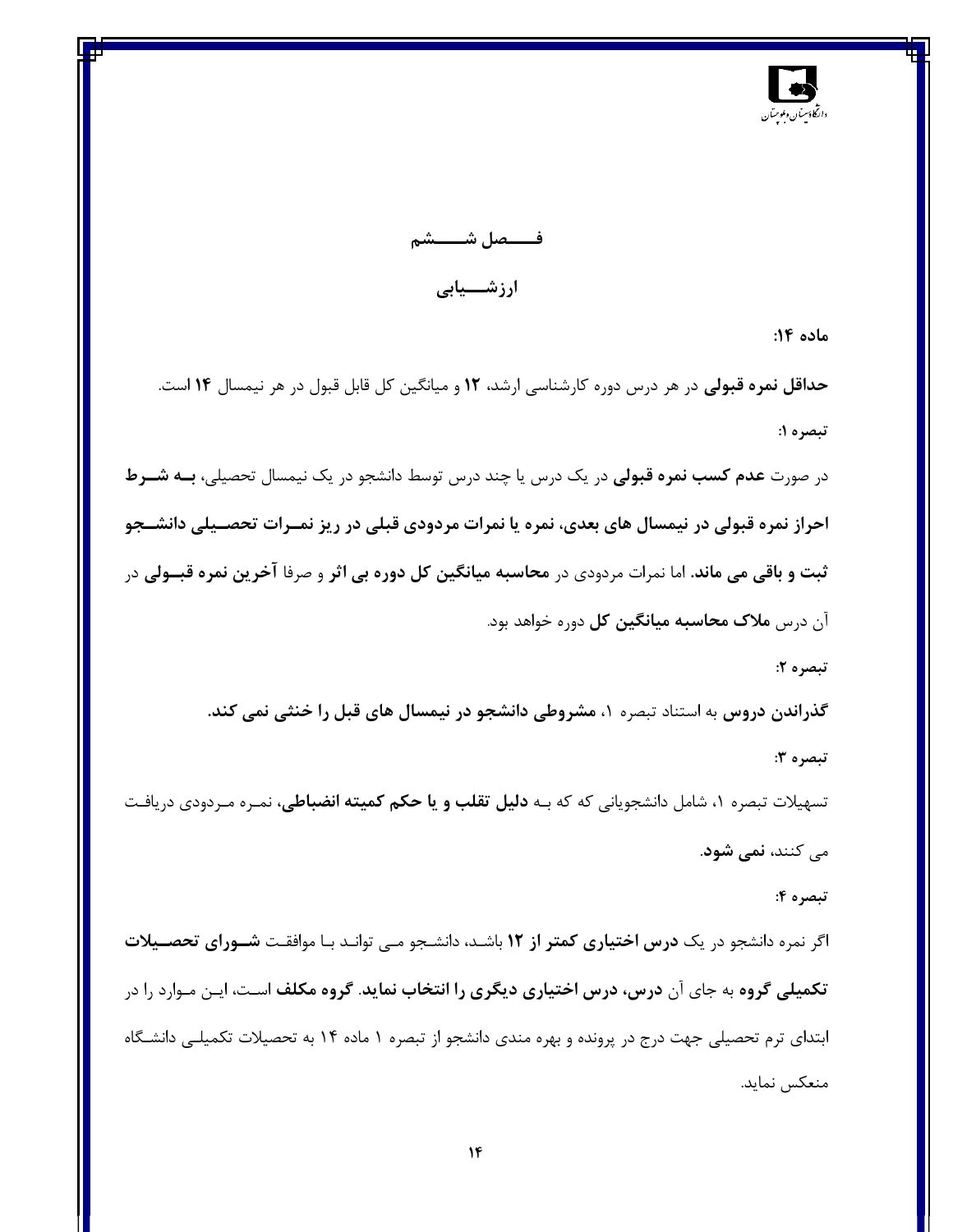

استاد هر درس موظف است **حداکثر ده روز** پس از برگزاری ازمون، نمره درس مربوطه را در **سیســتم گلســتان** اعلام نماید و **دانشکده** باید حداکثر دو هفته پـس ا**ز برگزاری آخرین امتحان، ثبت کلیه نمــرات گــروه هــای آموزشی را** کنترل نماید. بدیهی است مشکلات آموزشی ناشـی از **عدم ثبت به موقع نمرات بــه عهــده اســتاد** درس، مدیر و معاون آموزشی دانشکده مربوطه خواهد بود.

تبصره ۶:

تحصیلات تکمیلی دانشگاه، هیچگونه تعهدی در **قبال ثبت نمره** معوقه ندارد.

تبصره ٧:

نمره ثبت شده در سیستم گلستان پس از انقضاء مهلت مقرر غیر قابل تغییر است. تبصره ۸:

برای دروسی که طبق **سر فصل مصوب شورای عالی برنامه ریزی دارای پروژه** هستند و نیاز به **زمان بــیش از** یک نیمسال دارند، در پایان همان نیمسال نمره ناتمام ارسال و **حداکثر تا چهل روز بعد نمره نهــایی** درس بایـد ارسال شود. در چنین مواردی **تصویب شورای تحصیلات تکمیلی گروه مبنی بر ناتمام بــودن درس الزامــی** و این مصوبه باید یک هفته قبل از آغاز برنامه امتحانات پایان نیمســال تحصــیلی بــه تحصــیلات تکمیلــی دانشگاه ارسال گردد. لازم به ذکر است که امتحانات دروس دارای پروژه، باید طبق روال معمـول در **پایان نیمســال اخذ درس** و بر اساس تقویم آموزشی امتحانات پایان ترم دانشگاه برگزار شود.

ماده ۱۵:

میانگین نمرات دروس دانشجو در دوره کارشناسی ارشد، در هر نیمسال تحصیلی، نباید کمتــر از ۱۴ باشــد. در صورتیکه **میانگین نمرات کمتر از ۱۴ شود،** دانشجو **مشروط** قلمداد می شود. اگـر **میانگین نمــرات** دانشـجو در **دو نیمسال تحصیلی به صورت متوالی یا متناوب کمتر از ۱۴ باشد**، آن دانشجو از ادامه تحصـیل **محــروم** و اخراج خواهد شد.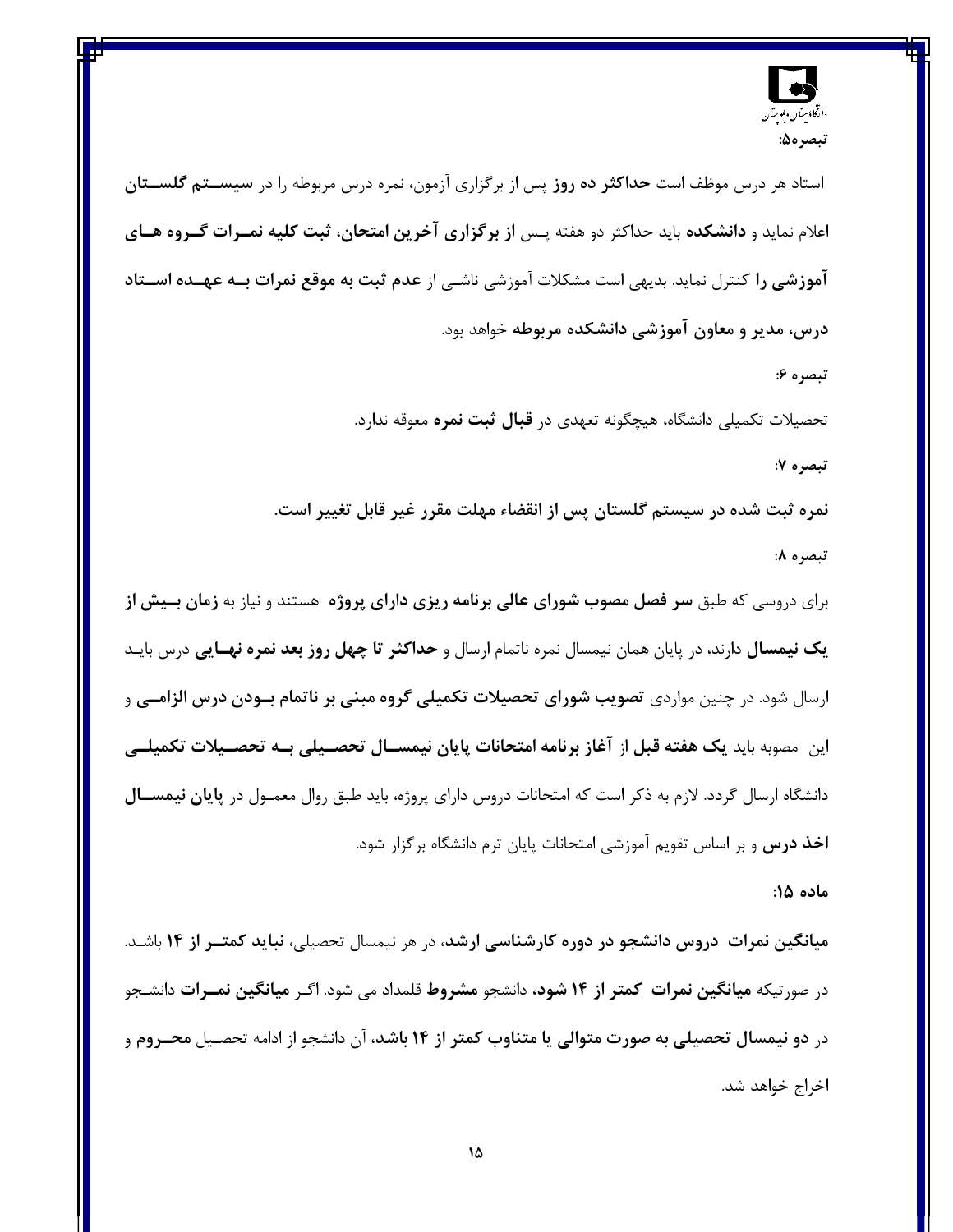

برای اخذ مجوز دفاع از پایان نامه نباید میانگین کل نمرات آموزشی دانشجو کمتر از ۱۴ باشد. تبصره ۱:

دانشجویی که پس از گذراندن **کلیه واحدهای آموزشی دوره**، میانگین کل نمـرات کمتـر از ۱۴ داشـته باشـد، در صورتی که **حداکثر مدت مجاز تحصیل** وی به پایان نرسیده باشد، می تواند به تشـخیص گـروه مربوطـه، حـداکثر ۱۰ واحد از دروسی را که در آنها **نمره کمتر از ۱۴ گرفته است،** فقط در ی**ک نیمسال تحصیلی** تکـرار کنـد و در صورت **جبران** کمبود میانگین کل، به دانشجو اجازه دفاع از پایان نامه داده می شود. دانشجویانی که بـه هـر دلیلـی نتوانند از این فرصت استفاده کنند**، از ادامه تحصیل و دریافت مدرک تحصیلی محروم** می شوند.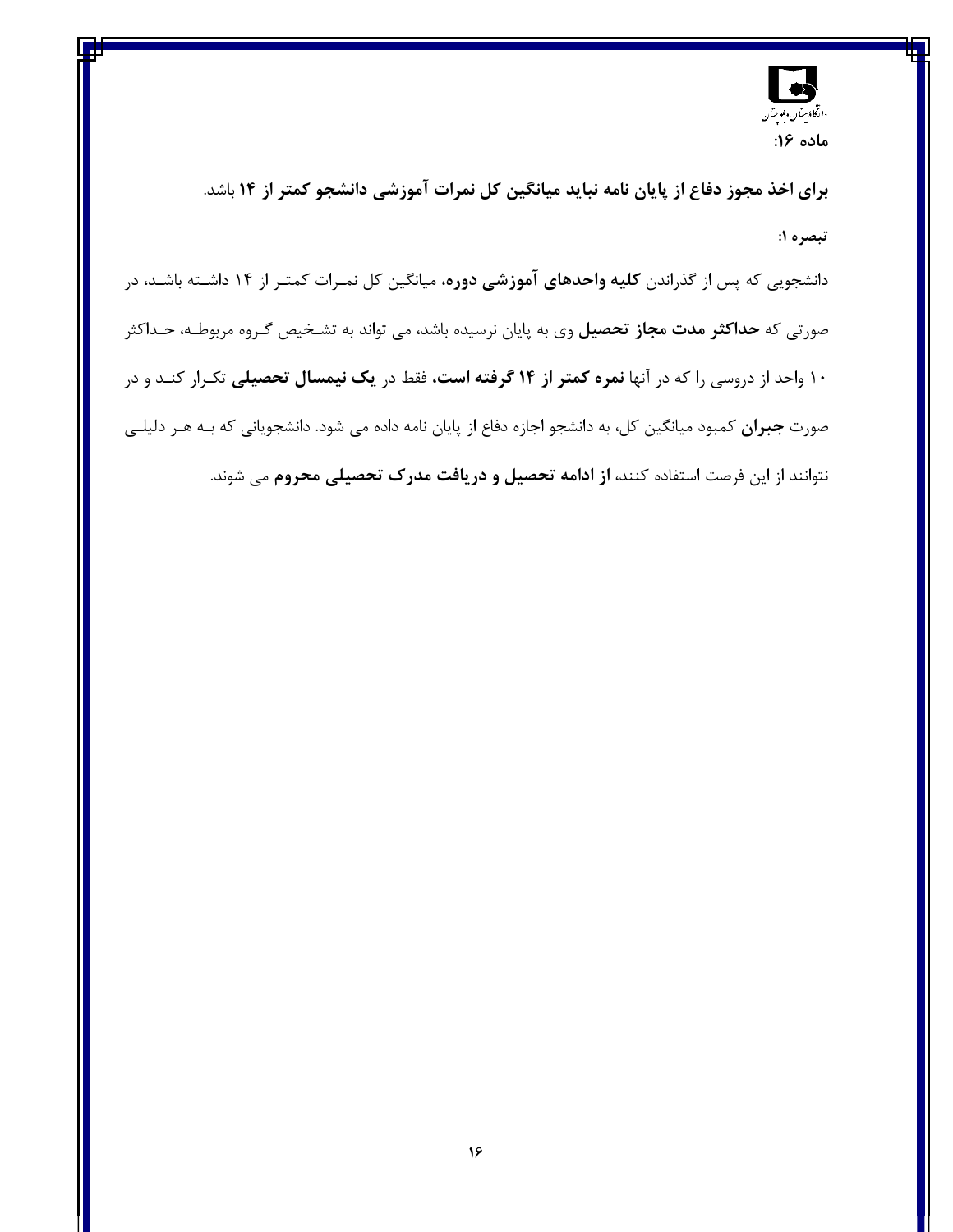

فـــصل هــــفتم ســــمینار و پایان نامــه

ماده ۱۷:

هدف از ارائه **سمینار**، آشنایی دانشجویان کارشناسی ارشد با **اصول روش تحقیسق و تتبسع نظـری** اسـت. نحـوه استفاده از منابع اطلاع رسانی و همچنین **ارائه کتبی و شفاهی** نتایج یک تحقیــق از دیگــر اهــداف در نظــر گرفتــه شده د<sub>ر</sub> ا<sub>د</sub>تباط با **موضوع سمینار** است.

ماده ۱۸:

نمره سمینار باید حـداکثر **تا دو ماه قبل از برگزاری امتحانات نیمسال بعد جهت ثبت به تحصیلات تکمیلــی** دانشگاه ارسال گردد.

ماده ۱۹:

**انجام پایان نامه** آخرین بخش دوره **کارشناسی ارشد در شیوه های آموزشــی-پژوهشــی** اسـت کـه طــی آن دانشجو موظف است در زمینه مربوط به رشته تحصیلی خود، زیر نظر **استاد راهنما،** به تحقیق بپردازد. تبصره ۱:

دانشجویان **مقطع کارشناسی ارشد** پس از گذراندن کلیه دروس آموزشی، باید جهت **ثبـت پایــان نامــه (طبــق** ضوابط) و پس از آن، هر ترم تا قبل از اتمام دوره، ادامه پایان نامه را در سیستم گلســتان ثبت نمایند. عــدم ثبت ادامه پایان نامه، به منزله انصراف بوده و دانشجو از ادامه تحصیل محروم می گردد. تبصره ۲:

**گروه مكلف** است پس از اتمام فرآيند حذف و اضافه نسبت بـه اعـلام اسـامي دانشـجويان فاقـد انتخـاب واحـد، بـه تحصيلات تكميلي اقدام نمايد.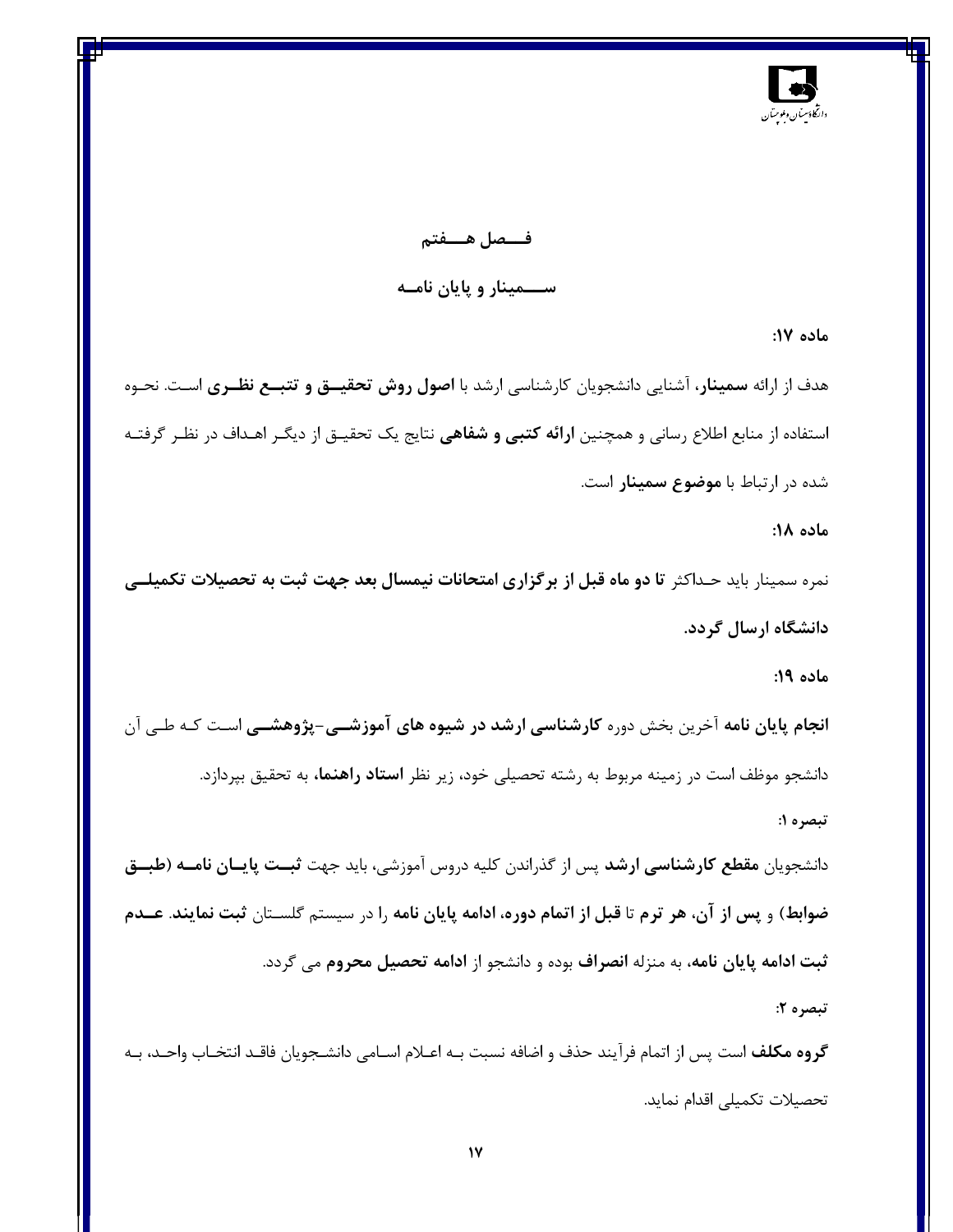

**نگارش پایان نامه** در دوره **کارشناسی ارشد** به زبان فارسی **الزامی** است. ضروری اسـت ایـن نگـارش بـر اسـاس دستورالعمل معرفی شده در سایت تحصیلات تکمیلی دانشگاه صورت گیرد (آ**درس: سایت دانشــگاه س وب**--> معاونت ها--> معاونت آموزشي و تحصيلات تكميلي--> تحصيلات تكميلي دانشــــــــاه--> كارشناســـي ارشد--> يايان نامه).

تبصره ۴:

برخی از دانشجویان گروه زبان انگلیسی از این قاعده مستثنی هستند و لزوما پایان نامه خود را بایـد بـا زبـان **انگلیسی** و بر اساس **دستورالعمل تعیین شده** (آدرس فوق الذکر)، تدوین نمایند.

ماده ۲۰:

استاد راهنمای دانشجو، پس از موافقت استاد مربوطه و تأییـد شورای تحصیلات تکمیلی گـروه، از اعضـای هیأت علمی دانشگاه با حداقل یک سال سابقه تدریس با مرتبه استادیاری در رشته ذیربط تعیین می شود. تبصره ۱:

ا**ستاد مشاور** بنا بر پیشنهاد ا**ستاد راهنما** از ا**ساتید گروه یا اساتید و کارشناسـان خبــره** سـایر موسسـات بـا حداقل مدرک کارشناسی ارشد، انتخاب می شود.

تبصره ۲:

برای پایان نامه کارشناسی ارشد در صورت نیاز می توان حداکثر از **دو اســتاد راهنمــا** و یـک اس**ــتاد مشــاور** استفاده نمود.

تبصره ٣:

سهم هدایت پایان نامه دانشجویان کارشناسی ارشد توسط استاد راهنمای اول و دوم یکسان است.

تبصره ۴:

تمامی امور پژوهشی دانشجو تا روز فارغ التحصیلی زیر نظر راهنمـای اول و بـا صـلاحدید وی خواهـد بـود. دانشـجو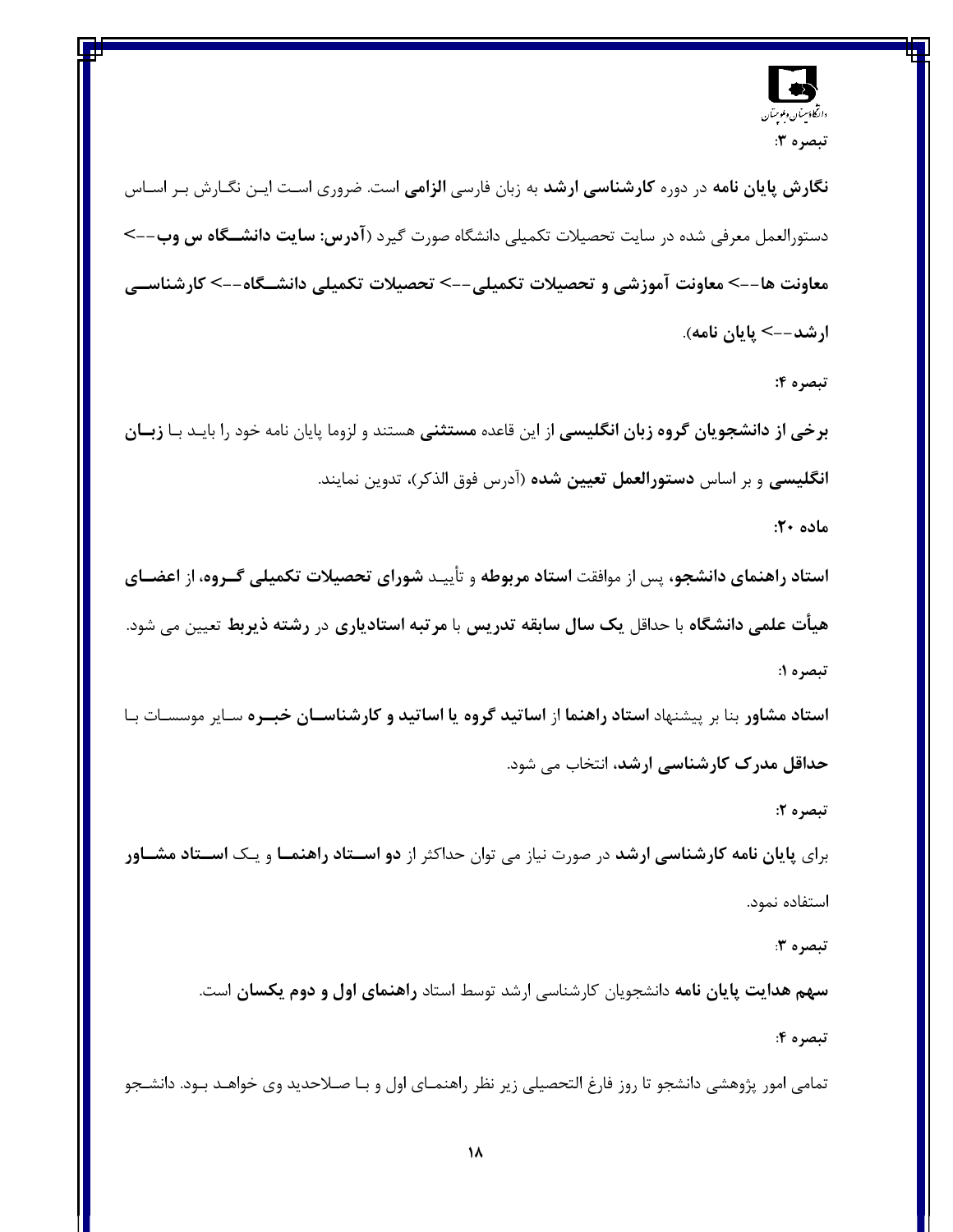

مکلف است هماهنگی لازم را با استاد راهنمای اول داشته باشد.

تبصره ۵:

درج نام استاد راهنمای دوم و مشاور در پایان نامه الزامی است. درج نـام اسـتاد راهنمـای دوم و مشـاور در مقـالات الزامي است. در صورت عدم درج نام آنها بدون رضايت كتبي، مسئوليت تخلف پژوهشي و عواقب آن بر عهـده اســتاد راهنمای اول خواهد بود. لازم است جهت جلوگیری از تبعات، استاد راهنمای اول در انتخـاب اســتاد راهنمــای دوم و مشاور دقت نماید. حذف اسامی در پروپوزال مصوب و واصل شده به تحصیلات تکمیلی غیر ممکن اسـت. در صـورت نیاز به همکاری در میانه راه کارهای تحقیقاتی مرتبط با پایان نامه دانشجو، اعلام اسامی راهنمای دوم یا مشاور بایـد پس از تایید گروه و دانشکده و حداقل ۴ ماه قبل از دفاع به تحصیلات تکمیلی گزارش شده باشد.

#### ماده ۲۱:

دانشجو در شیوه آموزشی-پژوهشی می توانـد **پس از پایان نیمسال اول و حداکثر تا قبــل از شــروع نیمســال** سوم تحصیلی موضوع پایان نامه خود را با نظر استاد راهنما در گروه آموزشی مربوطه تصویب نماید. تبصره ۱:

موضوع پایان نامه پس از تایید شورای تحصیلات تکمیلی دانشکده قطعیت مـی یابـد. دانشـجو پــس از آن ملزم به انتخاب واحد پایان نامه است.

تبصره ۲:

تبصره ۳:

ثبت نام دانشجو و انتخاب پایان نامه، در شیوه آموزشی-پژوهشی در نیمسال سوم منوط بـه تصـویب پایـان **نامه** در شورای دانشکده و اعلام آن (**صور تجلسه مربوطه**) به تحصیلات تکمیلی دانشگاه خواهد بود.

در صورت تصویب موضوع پایان نامه در **شروع نیمسال سوم، اخذ واحد پایان نامه در نیمســال ســوم** بلامـانع است.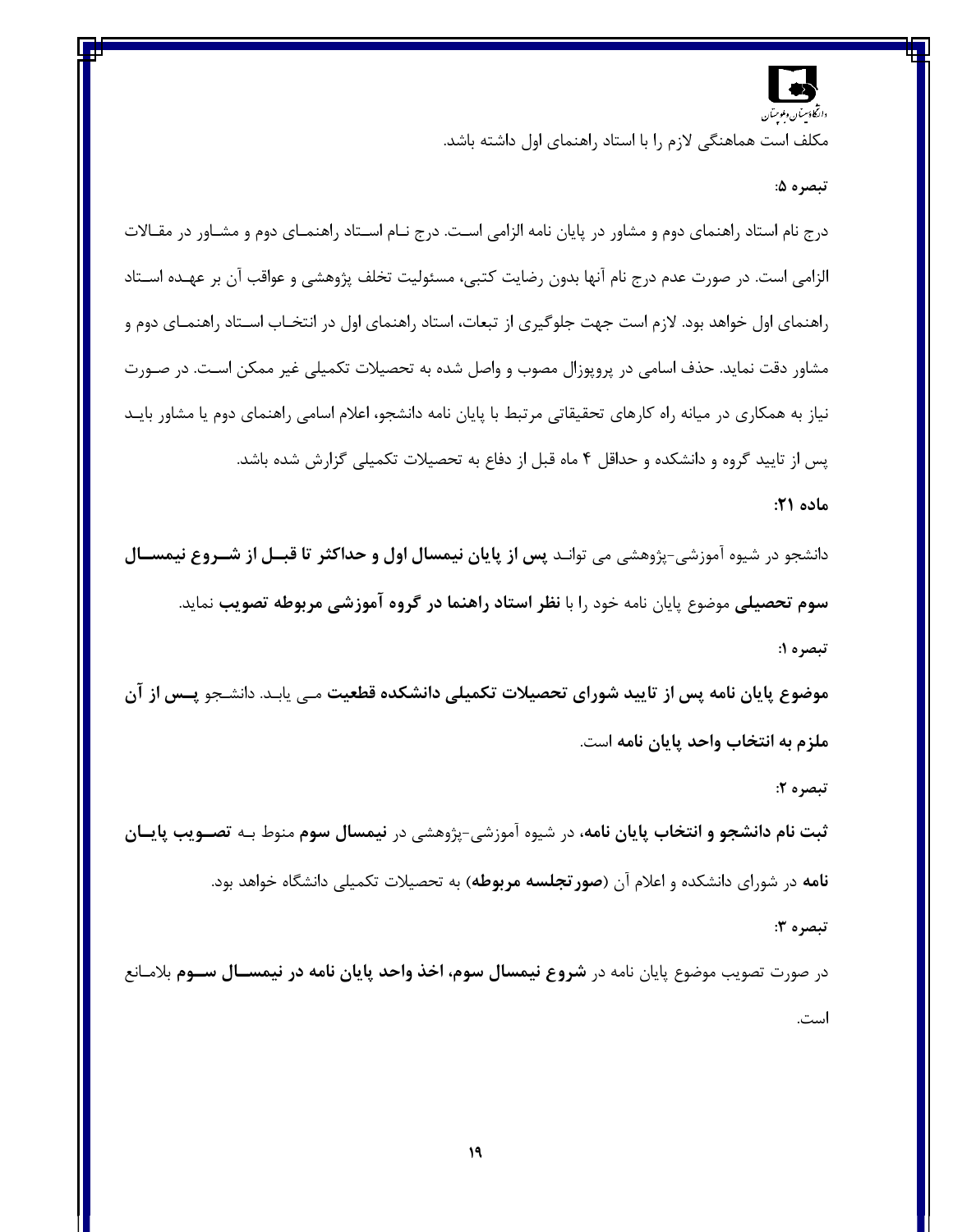

پیگیری کلیه مراحل تصویب پایان نامه **در شیوه های آموزشی-پژوهشی برعهده دانشــجو** بـوده و مسـئولیت **عواقب ناشی از عدم ثبت نام آن** در شیوه های مذکور بـه ترتیـب در نیمسـال سـوم و چهـارم و بعـد آن متوجـه شخص دانشجو است.

تبصره ۵ :

انجام هرگونه اصلاحات پیشنهادی (تغییر عنوان یا موضوع پایان نامـه و …) **بر عهده دانشجو و استاد راهنما** بـوده و ارسال اصلاحات یک ماه قبل از برگزاری دفاعیه الزامی است.

تبصره ۶:

**اصل پروپوزالهای مصوب** دانشجویان کارشناسی ارشـد در **گروه آموزشــی** مربوطـه بایگــانی مــی شــود. **ارســـال صور تجلسه پروپوزال های** تصویب شده دانشجویان تحصیلات تکمیلی در دانشکده های مربوطه مشــتمل **بر نام و** نام خانوادگی، شماره دانشجویی، عنوان پایان نامه، معرفی اساتید راهنما و مشاور و نوع پایان نامه همراه با تاریخ تصویب، به تحصیلات تکمیلی دانشگاه الزامی است.

تبصره ۷:

پس از تصویب پروپوزال ها در دانشکده مربوطـه، ارسـال یــک نســخه دیگــر آن از طریـق معاونــت محتــرم پژوهشی دانشکده به شورای پژوهشی دانشگاه، جهت اختصاص هزینه حمایت از پایان نامه ها الزامی است. تبصره ٨:

تعداد دانشجویان کارشناسی ارشد هر دوره برای عضو هیأت علمی در مرتبـه **استادیاری، دانشیاری و استادی بــه** تر تیب ۳، ۴ و ۴ است. همچنین مجموع حداکثر تعداد دانشجویان ارشد همزمان تحت راهنمایی عضو هیأت علمــی استادیار، دانشیار و استاد به ترتیب نباید از ۶، ۸ و ۸ نفر بیشتر شود.

تبصره ۹:

در صورت **احراز شرایط موارد** زیر به سقف دانشجویان تحت راهنمایی استاد مربوطه **یک نفر** اضافه می شود: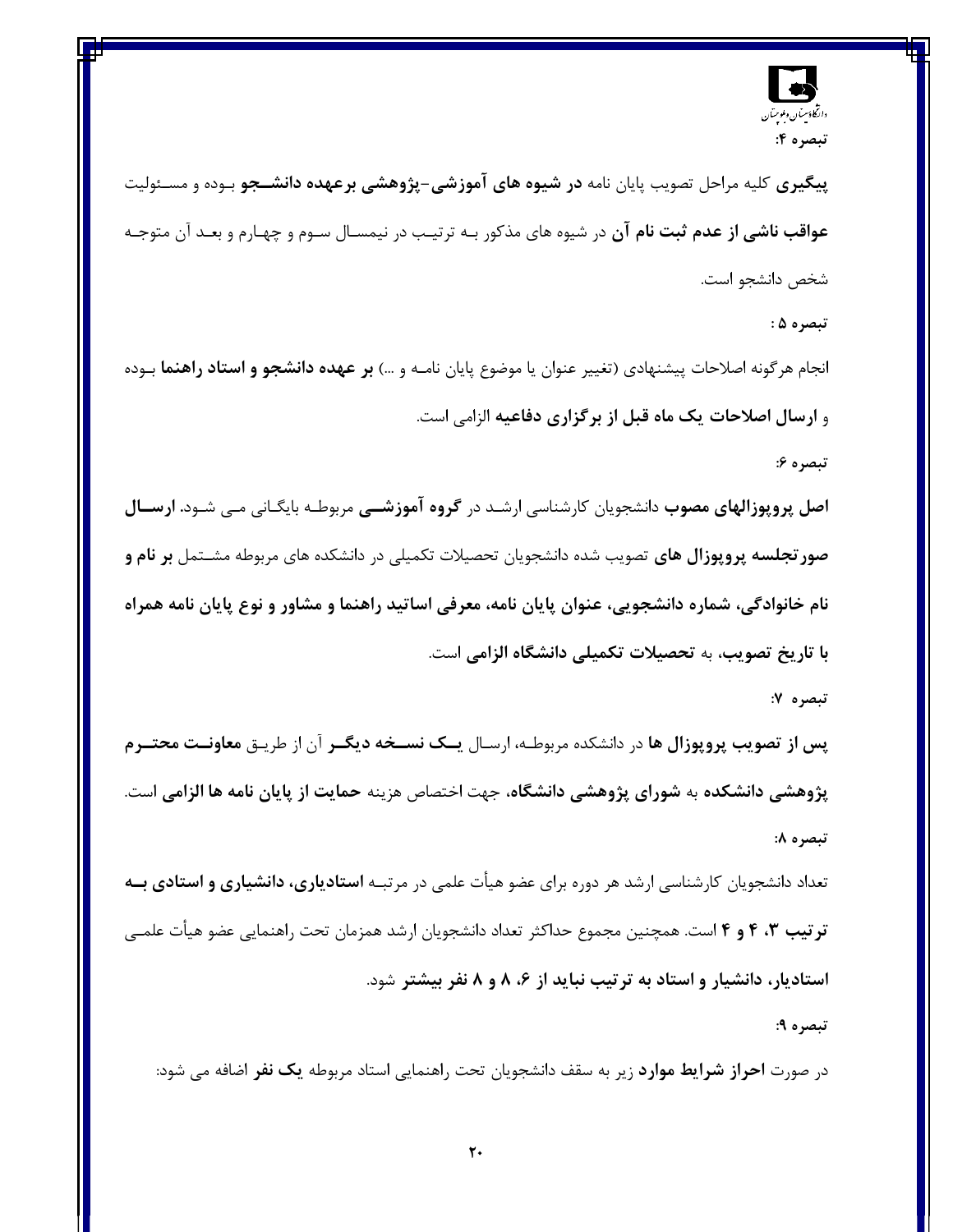## دانتجا پستان وغوحسان

۱**- عدم نیاز به امکانات مالی دانشگاه** و تأمین کل اعتبارات پایان نامه در قالب قراردادهای خارج از دانشگاه؛ ۲–د**اشتن سه مقاله** در مجلات علمی-پژوهشی فارسی خارج از دانشگاه و یا مجلات انگلیسی با نمایـه معتبـر بـین المللي كه در سال قبل پذيرش شده اند.

#### تبصره ۱۰:

در گروه های آموزشی فاقد **دوره دکتری**، به سقف حداکثر تعداد دانشــجویان کارشناســی ارشــد هــر عضــو **هیأت علمی دو دانشجو** اضافه می شود.

#### تبصره 11:

در صورت عدم چاپ یا پذیرش **حداقل یک مقاله علمی پژوهشی با نمایه معتبر بین المللی یا داخلی** در سـال گذشته توسط عضو هیأت علمـی، سهمیه اخذ دانشجوی ارشد و دکتری عضو هیــأت علمــی در ســال بعــد، توسط گروه آموزشی مربوطه **حذف خواهد شد**. (نفـر اول بـودن عضـو هيـأت علمـي، بـدون در نظـر گـرفتن اســم دانشجو يا نويسنده مسئول مقاله مذكور باشد).

#### تبصره 12:

شرایط و ظرفیت پذیرش یا عدم پذیرش دانشجو توسـط اسـاتید در رشــته هـای مختلــف بـر اســاس تصمیمات شورای سیاست گذاری و برنامه ریزی آموزشی دانشگاه به شرحی که در اساس نامــه آمــده و تصمیمات حوزه معاونت پژوهشی دانشگاه که به تصویب شورای آموزشی دانشگاه می رسد، قابل تغییــر است.

#### تبصره 13:

دانشجویانی که جهت تمدید سنوات (بعد از شش ترم) یا به دلیل دو تـرم مشـروطی نیــاز بــه صـدور **حـکــم** توســط كميسيون موارد خاص دارند، هرگز نبايد جهت حضـور در صحنه دفاعيــه يـا ادامــه تحصــيل معرفـي شـوند. مسئولیت پاسخگویی در باب عدم رعایت موضوع فوق به عهـده **مــدیر گــروه آموزشــی و معاونــت آموزشــی و** تحصیلات تکمیلی دانشکده مربوطه است.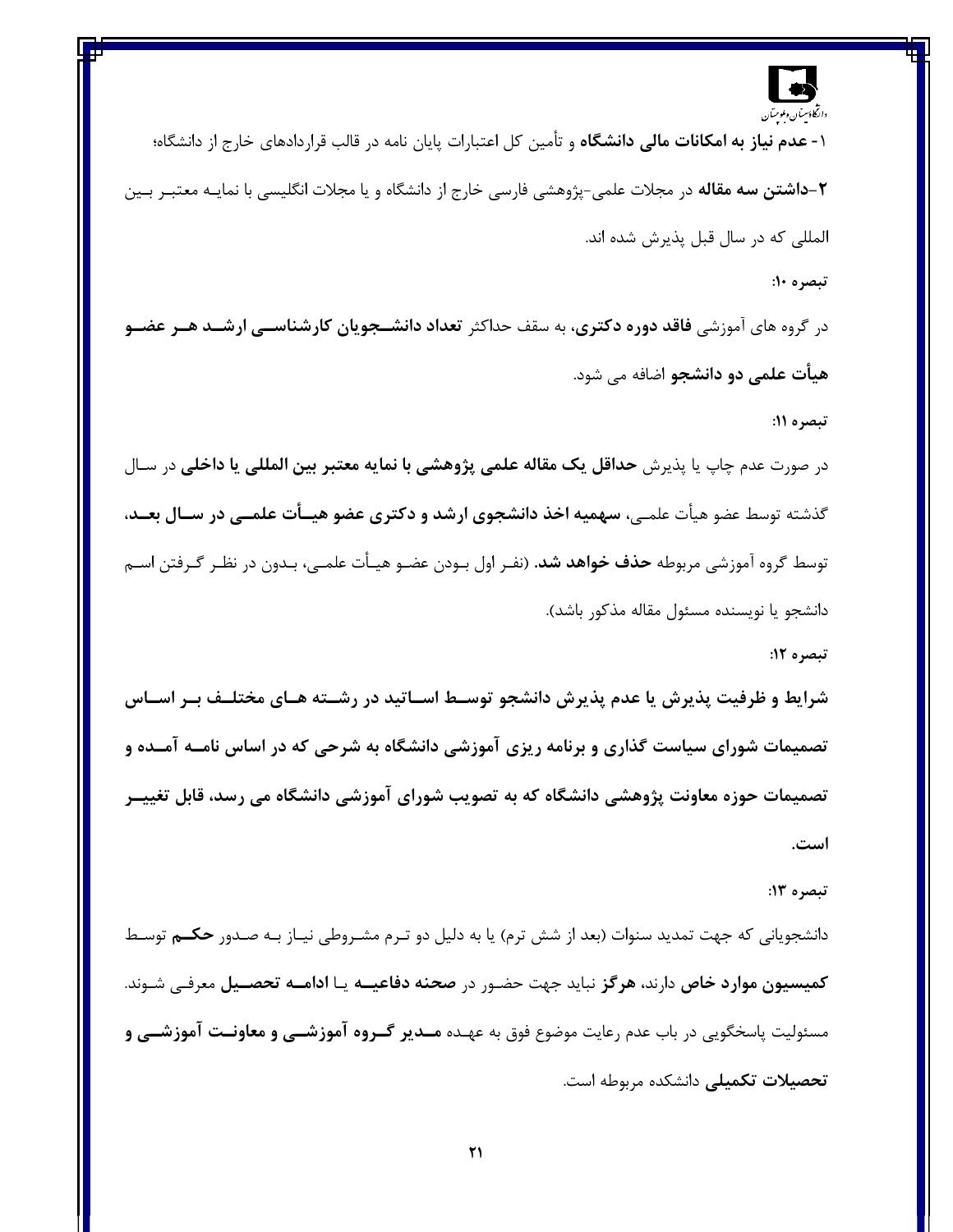

چنانچه دانشجو در حین تحصیل و انجام پژوهش و تدوین پایان نامه مرتکب تخلف علمی (جعل، تقلب، کپی برداری و مانند اینها) شود و تخلف او از سوی دانشگاه تایید گردد، از ادامه تحصیل محروم و اخراج می شود.

#### تبصره:

احراز و اثبات تخلف علمی دانشجو پس از اتمام تحصیلات از سوی دانشگاه، منجر به ابطال مدرک تحصیلی صادر شده، خواهد شد.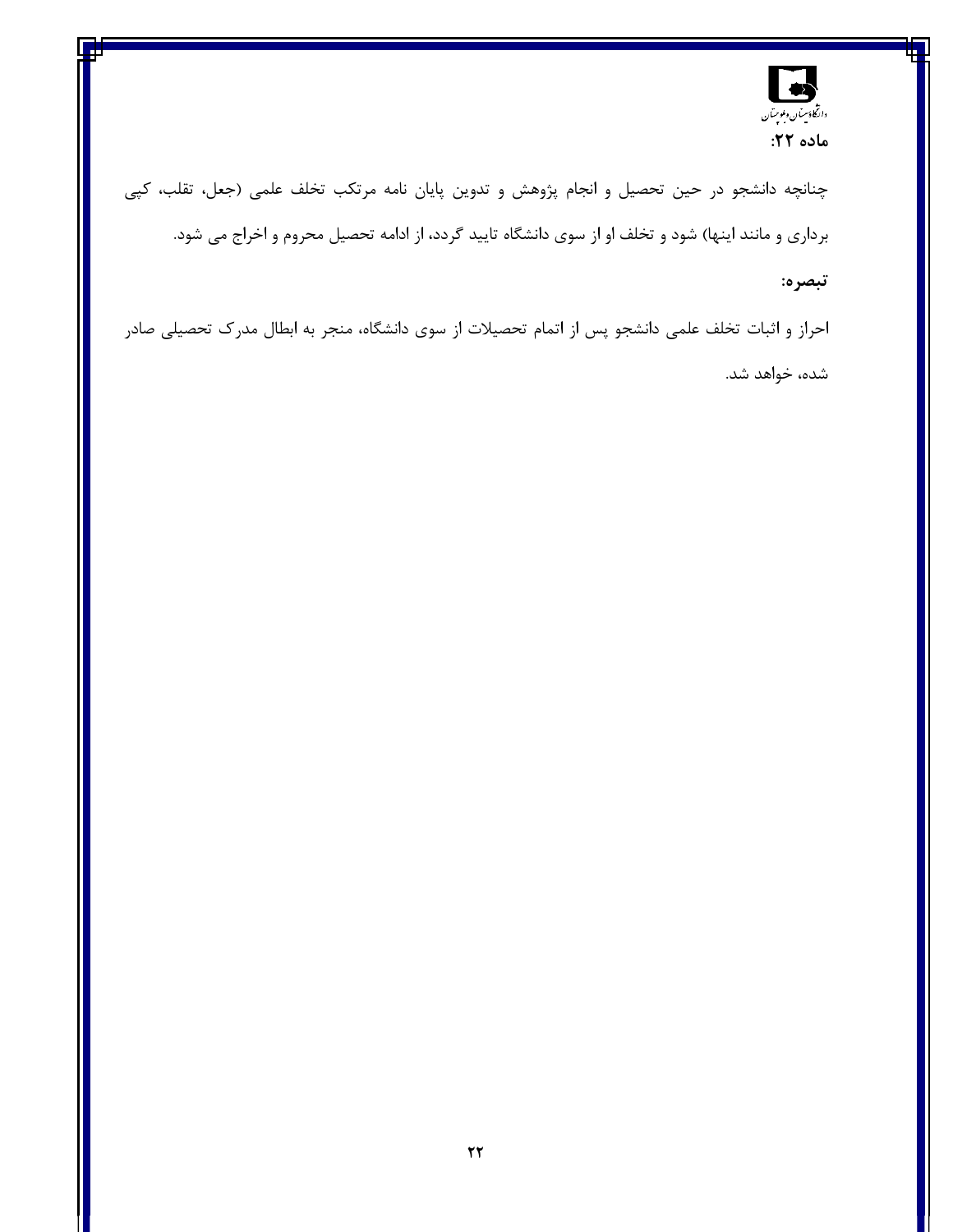

#### فــــصل هـــــشتم

دفــاع از پايان نامه

ماده ۲۳:

**ارزشیابی پایان نامه** در جلسه دفاع توسط هیأت داوران، متشکل **از استاد یا اساتید راهنمــا، اســتاد مشــاور** و یک نفر نماینده تحصیلات تکمیلی و دو نفر از اعضای هیأت علمی با حداقل مدرک دکتری برگزار می گردد. تبصره ۱:

شرایط دفاع از پایان نامه دانشجو:

الف) تاييد گذراندن كليه واحدهاي آموزشي دوره توسط گروه آموزشي با معدل كل بالاي ١۴: ب) پیگیری و ثبت نمرات معوقه توسط گرو ه آموزشی مربوطه؛ ج) تاييد عدم اتمام سنوات مجاز تحصيلي دانشجو توسط گروه آموزشي؛ د) تایید نداشتن مشکل آموزشی (دو ترم مشروطی، عدم مراجعه و …) توسط گروه آموزشی. رعایت شرایط فوق قبل از دفاع، به عهـده **مدیر گروه** آموزشـی، **معــاون** آموزشــی و تحصـیلات تکمیلــی دانشـکده مربوطه و نماینده تحصیلات تکمیلی است.

#### تبصره ۲:

نظارت بر رعایت کلیه مفاد آی**ین نامه دفاع از پایان نامه** و **محاسبه نمره و ریاست جلسه دفاع پایان نامــه** بـر عهده **نماینده تحصیلات تکمیلی**، با حداقل **مرتبه اســتادیاری** اسـت. نماینــده تحصـیلات تکمیلـی بـه صـورت چرخه ای از میان اعضاء هیأت علمی توسط شورای آموزشی گروه تعیین می گردد. تبصره 3:

حضور ۲ دا**ور، استاد راهنما و نماینده تحصیلات تکمیلی** در جلسه **دفاع الزامی** است. عـدم حضـور هریـک ا**ز داوران** در جلسه دفاع باعث **ابطال** جلسه خواهد شد. مسئولیت پاسخگویی **برگـزاری جلســات دفاعیــه بــدون حضور داور**، به عهده نماینده تحصیلات تکمیلی، **مدیر گروه** و معاونـت آموزشــی و تحصـیلات تکمیلــی دانشــکده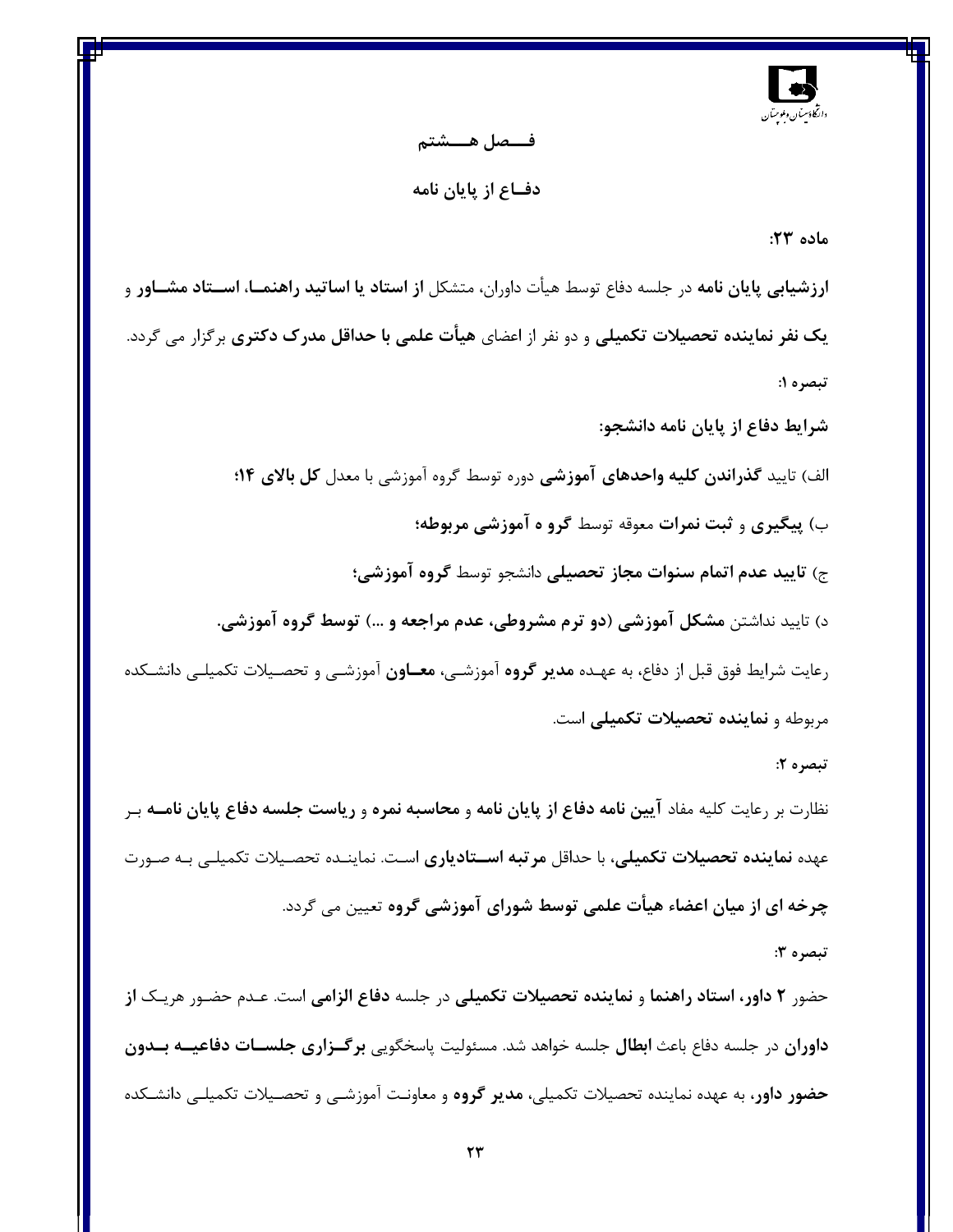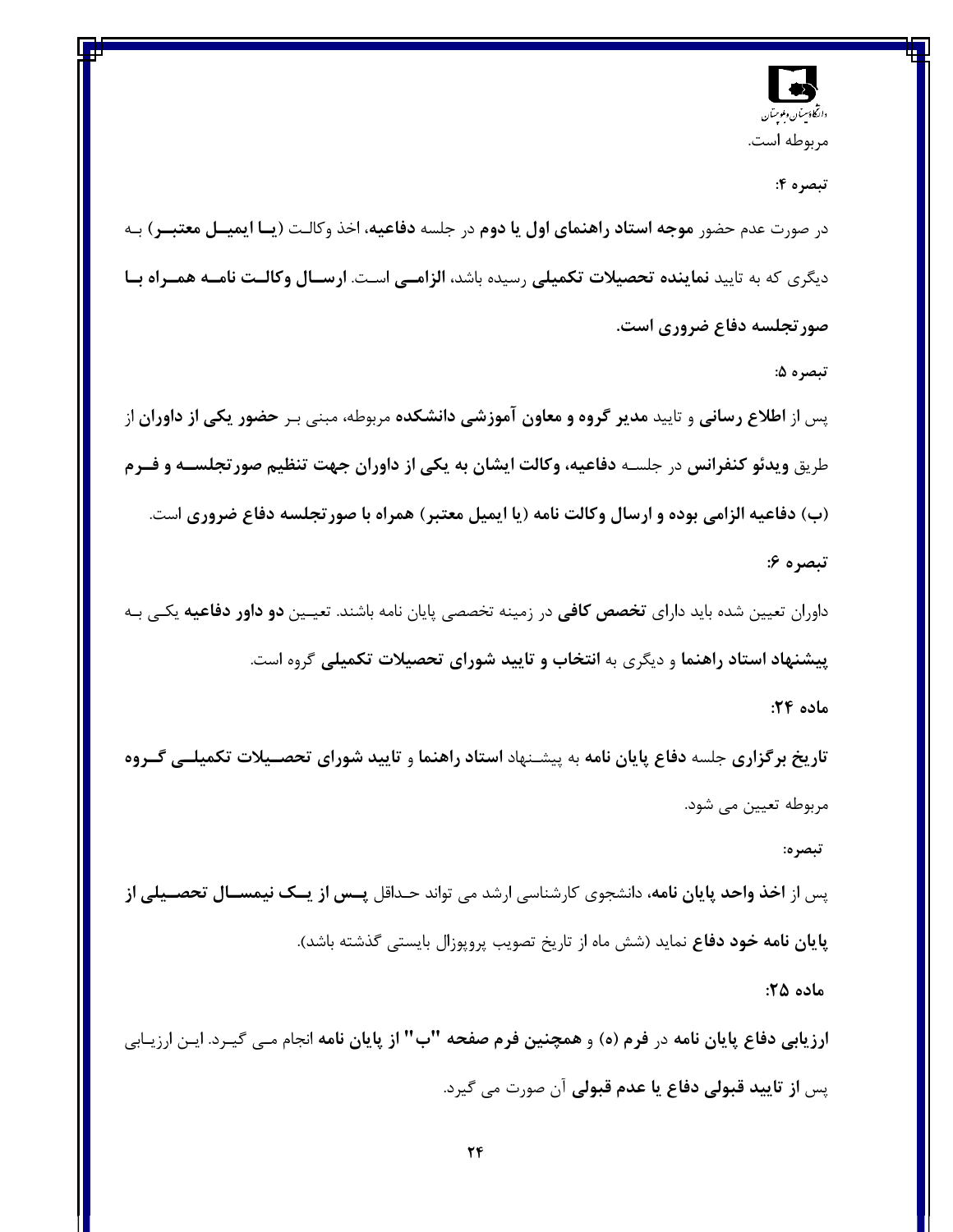

ارزیابی نمره پایان نامه شامل:

- × 18 نمره ارزشیابی کیفیت آموزشی کیفیت علمی و کیفیت ارائه بر اساس شرح مبسـوط معیارهـای ارزشـی معرفي شده در **فرم (ه) صورتجلسه دفاع.**
- **«گیک نمره شیامل کلیسه گیزارش هیای دو ماهیه** مربیوط بیه پیشترفت پاییان نامیه و **دسیت نوشیته** (Manuscript) یک مقاله علمی پژوهشی کامل ارســال شــده (Submitted) اسـت، کـه بـه زبـان فارسی یا بین المللی (با نظر استاد راهنما) **در انتهای پایان نامه پیوست و در جلســه دفاعیــه** ارزیـابی مي شود. يک سوم نمره فوق مربوط بـه کيفيت مقاله و دو سوم باقي مانده به گزارش هاي دو ماهــه تعلق مي گيرد.
- × یک نمره شامل چاپ مقاله مستخرج از پایان نامه با شرط پذیرش آن (مقالات پولی Open Access باید مدرک مستند مبنی بر واریز وجه را داشته باشند) حداکثر تا بازه ۴ ماهه بعد از تاریخ دفــاع، به شرح ذیل:

حداکثر امتیاز کل مقالات علمی-پژوهشی در مجلات نمایه شده در پایگاه هـای معتبـر مـورد تاییـد حـوزه معاونـت پژوهشی دانشگاه **یک نمره،** با توجه به اینکه آدرس نویسنده مسـئول "اســتاد راهنمــا" و همچنــین آدرس دانشــجو دانشگاه سیستان و بلوچستان باشد.

حداكثر امتياز كل مقالات علمي-ترويجي ١٥٠ نمره.

حداکثر امتیاز کل مقالات همایش (بین المللی و ملی معتبر) با ارائه گواهی حضور و شرکت یا نامه پذیرش به همـراه فیش های واریزی در کنفرانس ۰/۵ نمره.

حداکثر یک نمره برای پایان نامه هایی که بنا بر تایید حوزه معاونت پژوهشی و فناوری دانشـگاه بــه ثبـت و تشـکیل واحد فناور در مرکز رشد دانشگاه منجر می شوند، در نظر گرفته می شود. حداکثر تا یک نمره به ثبت اختراعـی کـه سهم استاد راهنما لحاظ و با نام دانشگاه سیستان و بلوچستان باشد، تعلق می گیرد.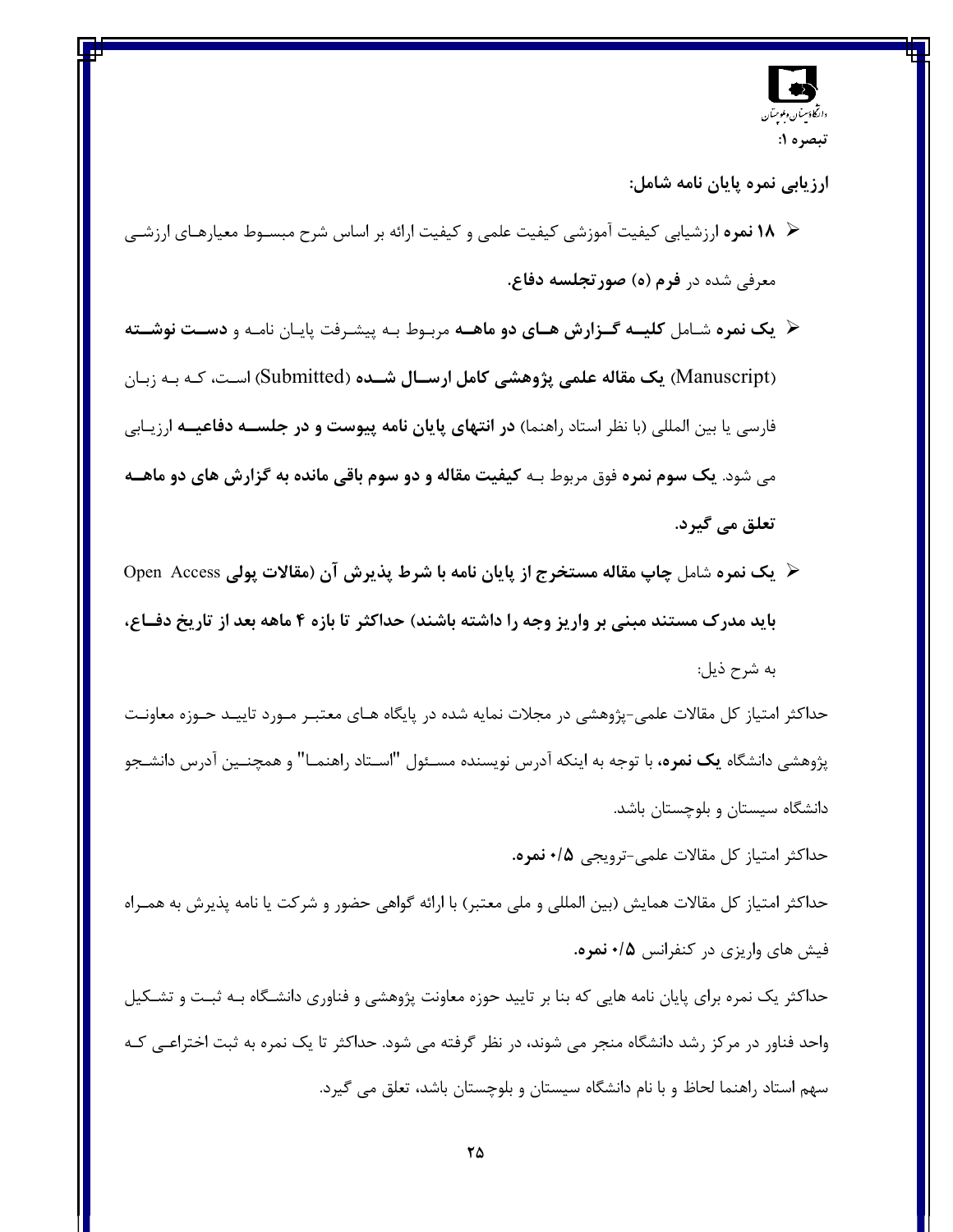

دانشجو موظف است شخصا، ظـرف م**دت حداكثر چهار ماه از تاريخ دفاع،** اصـلاحات مـورد نظـر داوران را انجـام داده و با ارائه فرم (ح) تاييد اصلاحات داوران، تاييد آن را جهت انجام مراحل تسويه حسـاب نهـايي بـه همـراه سایر مدارک به تحصیلات تکمیلی دانشکده ارائه نماید. عدم پیگیری از سوی دانشجو مسـئولیتی بـرای سیسـتم آموزشی مترتب نمی کند. تبصره 3: استفاده حداکثری از بازه زمانی چهار ماه شامل موارد ذیل نمی شود: الف) دانشجويان پسري كه مشكل نظام وظيفه پيدا مي كنند؛ ب) دانشجویانی که در همان سال تحصیلی در دوره دکتری پذیرفته شده و بایـد تـا ۳۱ شـهریور فـارغ التحصيل شوند. تبصره ۴: تاييد اصلاحات مورد نظر داوران (فرم "ح") بر عهده داوران و زير نظر استاد راهنما و نماينده تحصـيلات تكميلى است. تبصره ۵: در صورتی که فرمهای دفاعیه دانشجو به هر دلیل پس از چهار ماه به تحصیلات تکمیلی واصـل نگـردد، پایــان نامــه دانشجو تجدید دفاع خواهد شد.

#### تبصره ۶:

رعايت فرمت تدوين پايان نامه مطابق با دستور العمل تحصيلات تكميلي الزامي است. مسئوليت كنترل آن بر عهـده استاد راهنما و هیأت داوران است.

#### ماده ۲۶:

پایان نامه توسط هیأت داوران در پنج درجه ارزشیابی شده و نهایتا نمره ای بـه آن تعلـق مـی گیـرد. ایـن نمـره در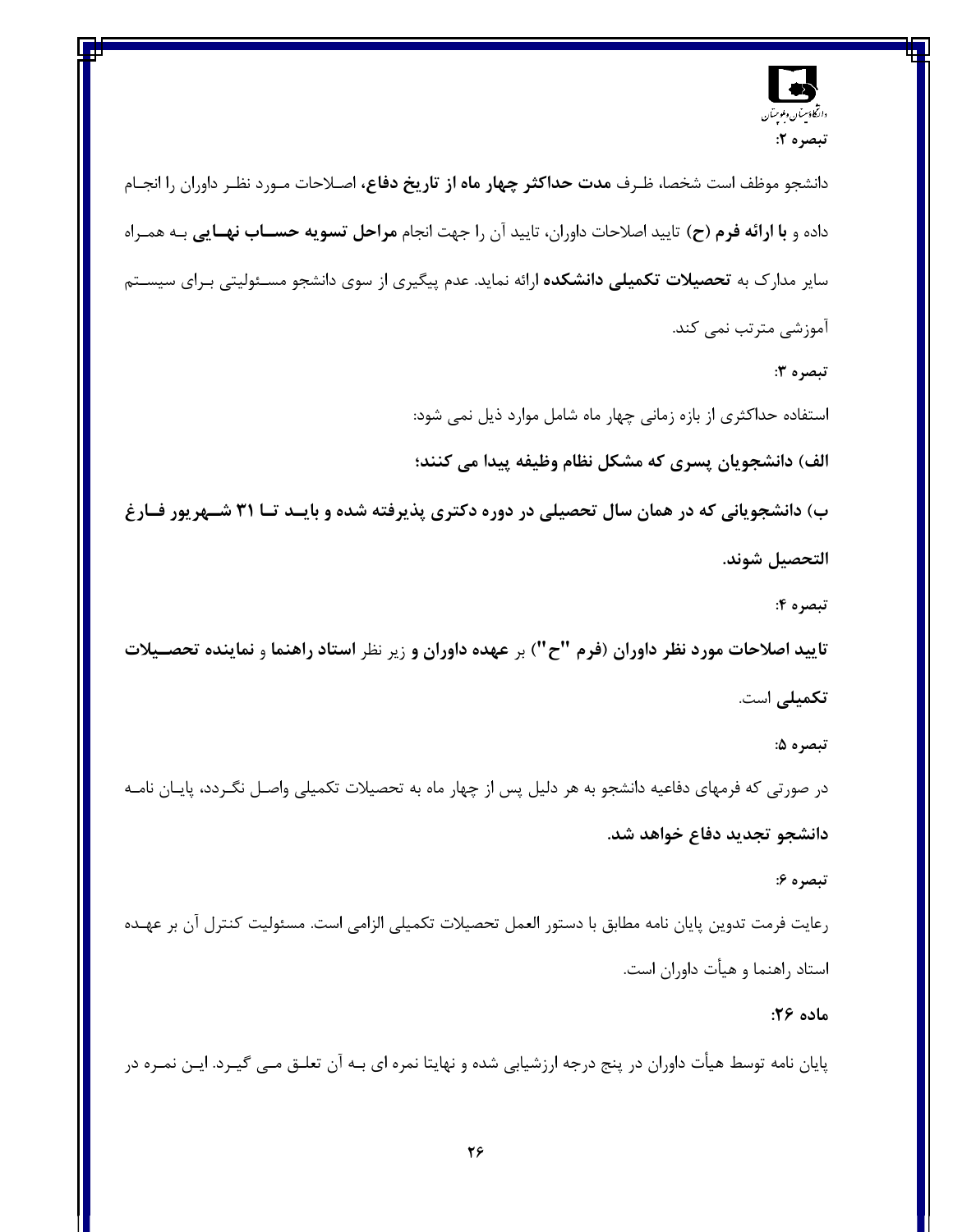# دانتكا وستان وعوحتان

<mark>میانگین کل نمرات دانشجو</mark> محاسبه نمی شود.

| عالى:      | نمره ۱۹ تا ۲۰    |
|------------|------------------|
| بسيار خوب: | نمره ۱۸ تا ۱۸/۹۹ |
| خوب:       | نمره ۱۶ تا ۱۷/۹۹ |
| قابل قبول: | نمره ۱۴ تا ۱۵/۹۹ |
| مردود:     | نمره کمتر از ۱۴  |
| ماده ۲۷:   |                  |

دانشجو پس از انتخاب **واحد پایان نامه،** تا **زمانی که آن را به پایان نرسانده** است، موظف است بر اسـاس تقــویم دانشگاه<sub>ی</sub> در هر **نیمسال، ادامه پایان نامه** را در سیستم گلستان **انتخاب و ثبت** نماید. پـس از **دفاع، نمره پایان** نامه در نیمسالی کـه دانشجو واحد پایان نامه را انتخاب نموده ثبت و در میانگین نمرات آن نیمسال لحـاظ خواهد شد. ملاک فارغ التحصیلی دانشجو تاریخ **ثبت نمره پایان نامه** است.

تبصره:

ثبت نمره پایان نامه کارشناسی ارشد **در سیستم گلستان فقط** در حوزه اختیارات **واحــد تحصــیلات تکمیلــی دانشگاه** است.

#### ماده ۲۸:

در صورتی که **پایان نامه از نظر هیأت داوران، غیر قابل قبول** تشخیص داده شود، دانشـجو مـی توانـد در مـدتی که از **حداکثر مدت مجاز تحصیل او تجاوز نکند، پایان نامه خود را کامل** و فقط یک بـار دیگـر در زمـانی کـه هیأت داوران تعیین می کنند، **از آن دفاع** نماید.

#### تبصره:

دانشجویی که در فرصت تعیین شده نتواند از پایان نامه خود بـا **موفقیت دفاع کنــد،** از ادامــه تحصــیل و دریافـت مدرک تحصیلی **محروم** می شود و اعطـای **گواهی گذراندن واحدهای درسی دوره به دانشــجویی** کـه بـه هـر دلیل از ادامه تحصیل باز می ماند، حسب درخواست دانشجو پس از تسویه حساب بـا دانشـگاه و پرداخــت هزینــه های آموزشی رایگان (مخصوص دانشجویان دوره روزانه است) بلامانع است.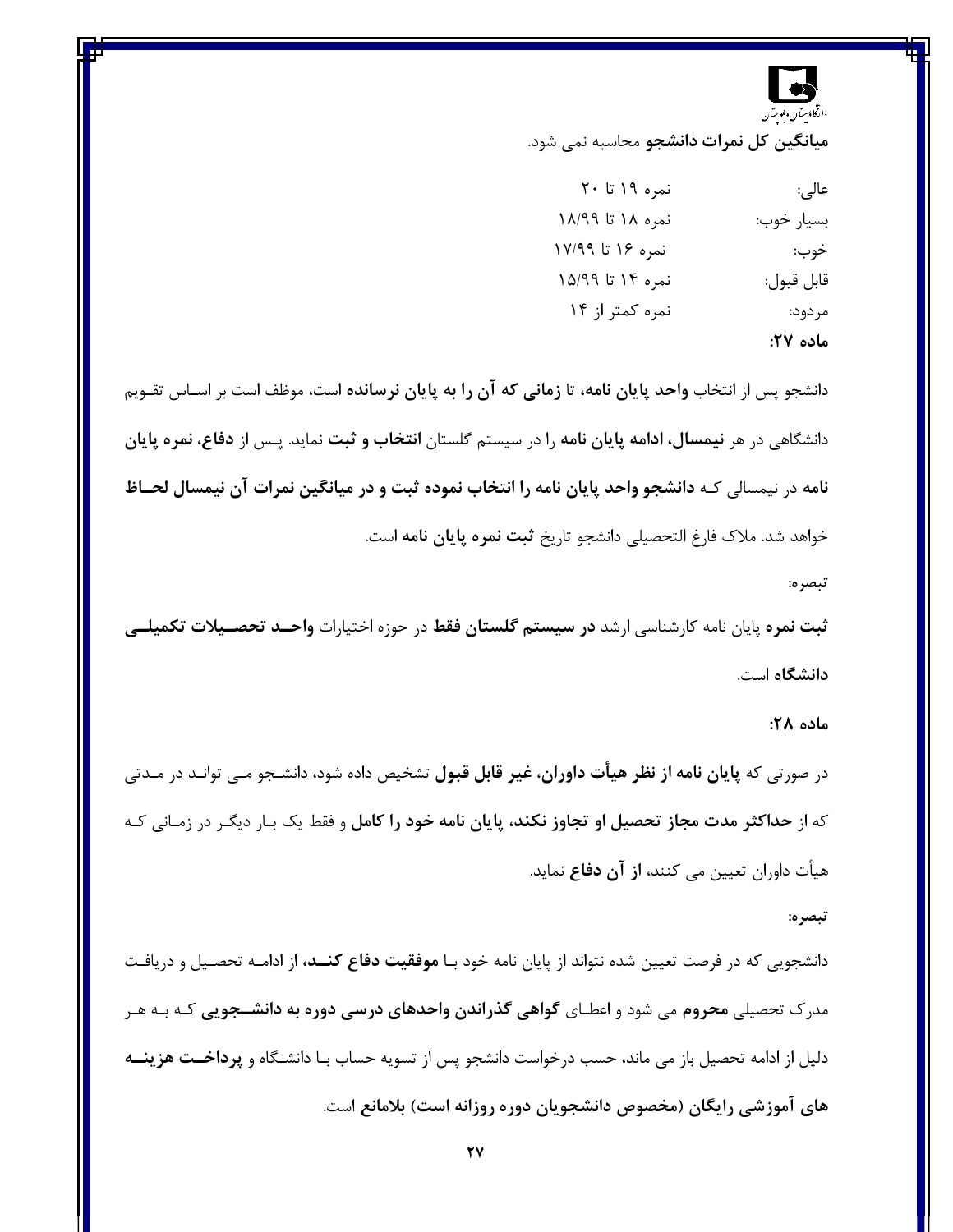

#### فــــصل نـــــهم

تغییر رشته، انـــتـــقال و مـــــهــمانی و تطبیق واحدها

ماده ۲۹:

تغییر رشته و گرایش و مهمانی در دوره کارشناسی ارشد ناپیوسته ممنوع است.

ماده ۳۰:

**انتقال** در دوره کارشناسی ارشد ناپیوسته ممنوع است.

تبصره ۱:

انتقال از دوره شبانه به روزانه، نیمه حضوری و مجازی به حضوری اعـم از روزانــه و شــبانه، و از دانشـگاه هــای غیــر دولتی به دانشگاه های دولتی ممنوع است.

ماده ۳۱:

پذیرش **حداقل نمره** جهت **تطبیق دروس موسسه آموزشی قبلی** در دوره کارشناسی ارشد **۱۵** است. تبصره ۱:

موسسه شامل مراکز دانشگاهی از قبیل پیام نور، آزاد، مجازی، علمی کــاربردی، غیــر انتفــاعی، پـردیس و حوزوی نیست.

تبصره ۲:

به **ازاء هر ۸ تا ۱۴ واحد تطبیق دروس،** یک نیمسال از سنوات مجاز دانشجو در دوره جدید کسر می شود.

تبصره ۳:

در صورتی که موسسه قبلی دانشجو، دانشگاه سیستان و بلوچستان باشد و در **دوره های روزانــه و یــا نوبــت دوم** تحصیل کرده باشد، در صورت تایید گروه آموزشی مربوطه تمامی **دروس بالای ۱۲ دانشجو قابل** تطبیق است. تبصره ۴:

در صورتی که موسسه آموزشی قبلی دانشجو در دوره کارشناسی ارشد، **پردیس دانشگاه سیستان و بلوچســتان**